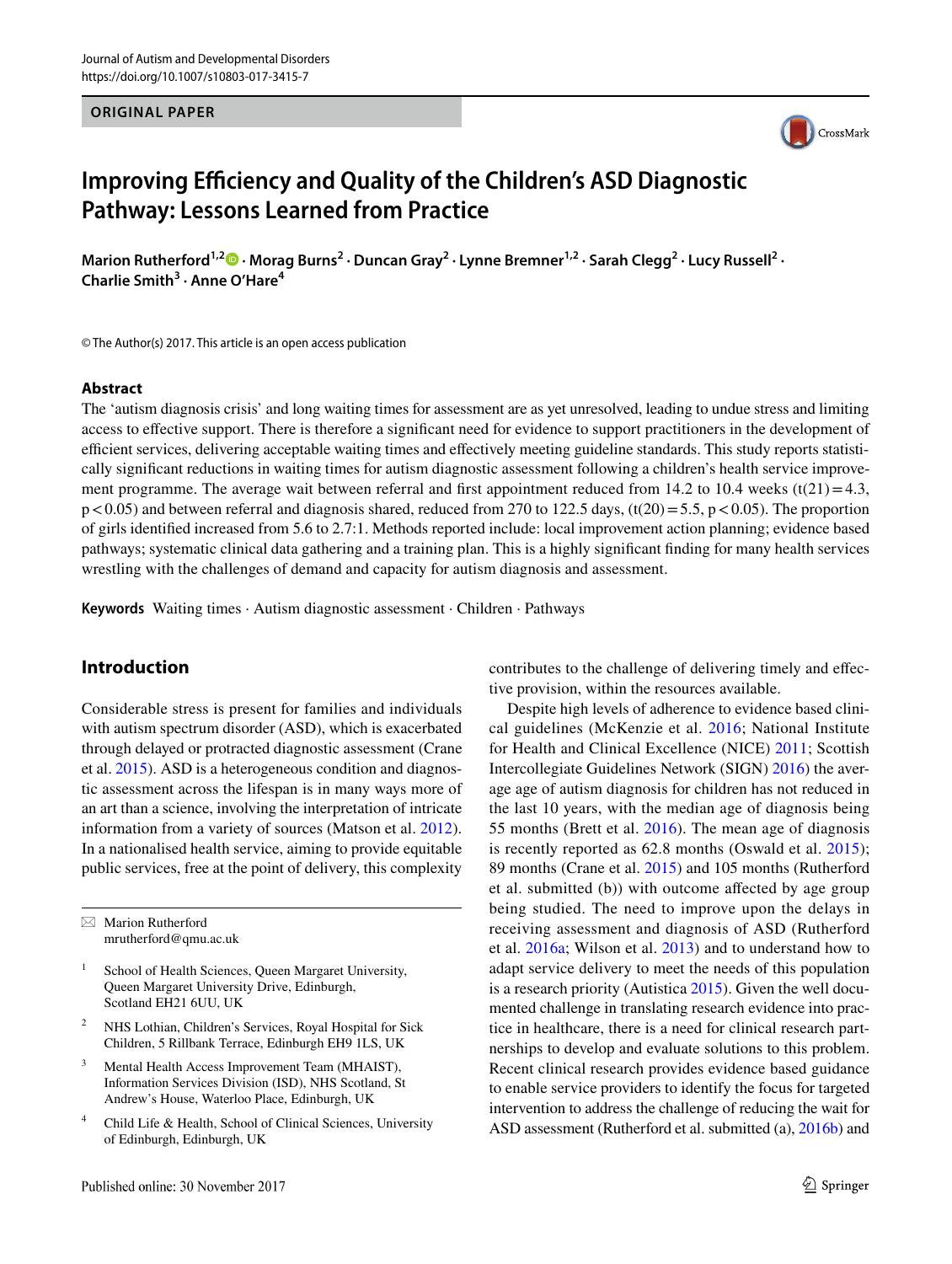we were interested in whether a clinical children's service could apply this evidence to improve efficiency and reduce the duration of assessment, whilst maintaining a high quality service.

#### **Time Standards for Diagnostic Assessment**

In order to target reductions in waiting times for assessment, health services need to know what length of wait is expected (Holzer et al. [2006\)](#page-15-7) and whilst there has not been an international push to set time standards, the longstanding and not otherwise contested UK recommended time scale from referral to diagnosis in children in the National Autism Plan for Children (NAP-C) is 119 days (Le Couteur [2003\)](#page-15-8).

For highly complex cases or where a second opinion is required from a tertiary service, the NAP-C recommended duration from the start of the specialist assessment to conclusion is a further 6–8 weeks (42–56 days), taking the maximum recommended duration of assessment from referral to diagnosis for the most complex cases to 175 days (LeCouteur [2003\)](#page-15-8). Previous research identified that many ASD diagnostic services do not have a means of recording waiting times and for those that do, few meet the NAP-C 119 day standard (Palmer et al. [2010](#page-15-9)). To date, very few studies have reported on either the duration of the diagnostic assessment process, how to define "complexity" or results of interventions to reduce this duration in child health services.

The jury is still out on how we set the bar for who is so complex that they need to see a highly specialised team and who can be reliably diagnosed by a well-trained local team. However this seems to be an important factor in setting expectations for families about optimal duration of the process. McClure et al. [\(2010](#page-15-10)) found that following a programme of training, there was a high degree of consistency between local and specialist teams. Historical practice of ASD diagnostic assessment taking place via a small number of specialists was replaced by a new approach, made necessary given the increasing recognition of ASD and demand on health services. Through broadening the skill set of community teams in ASD assessment, they made significant reductions in waiting times, from 36 to 13 weeks.

More recently, the NICE ([2016\)](#page-15-11) quality statement on autism in children advises no longer than 3 months (12 weeks) between referral and first assessment with no further guidance on duration of assessment. In a recent national study from Scotland (McKenzie et al. [2015\)](#page-15-12), the average wait from referral to first assessment was 200 days (SD 209, range 0–1172 days) and the total wait from referral to diagnosis in child health services was 332 days (SD 319, range 0–1942 days) with 74% of child cases exceeding the 119 day standard. Although it is acknowledged that more complex cases are expected to take longer, evidence suggested that clinicians within health services do not explicitly adapt pathways and approaches for the needs of more or less complex cases (Rutherford et al. [2016c](#page-16-4)), for example by gathering relevant information before the first specialist appointment (McKenzie et al. [2015\)](#page-15-12).

Rutherford et al. (submitted (a)) found that it was possible to significantly reduce the waits for autism diagnosis in adult health services (these were the waits between referral and first appointment and between first appointment and diagnosis) through implementing a 12 month programme of service change together with ASD specific approaches. The authors suggest that increased waiting times may be due to increased clinical complexity in some cases, and propose action plans to better manage services through: a focus on the adoption of evidence based practice as advised in clinical guidelines; informed use of standardised instruments; establishing clear pathways which detail constructive use of time and tools at each stage from recognition through to diagnosis for more or less complex cases; consideration of training needs; using structured processes and proformas to gather diagnostic information and avoid duplication of effort and a planned change programme which takes account of local context.

The rise in waiting times is also likely to be linked to the widely accepted increase in recognition of ASD and increasing demand on services for diagnostic assessment (Centers for Disease Control and Prevention [2012](#page-15-13)), adding further evidence of the need for efficient practice to meet this demand.

### **Components of Service Improvement**

Healthcare interventions to improve service provision are highly complex (Pawson et al. [2014\)](#page-15-14) with a dynamic range of solutions applied, from strategic and organisational change, to role change or procedural, administrative and motivational change. All of which must take account of the local context as well as the evidence base. The following components of planned service improvement in ASD diagnostic services arise in the literature.

#### **The Importance of Good Data**

Good quality health data is accurate, consistent, fit for purpose, reliable and timely and such data is essential to accountability in health care (Requejo et al. [2015](#page-15-15)). However in UK ASD health services, data collection practice does not routinely meet these criteria. It is very hard to know what improvement is required in local areas because many do not have an ASD diagnostic assessment pathway. Even basic information, such as the number of referrals, or length of assessment is not routinely collected (Palmer et al. [2010](#page-15-9)). For health service teams to apply research evidence and evidence based guidelines, the first step may be to establish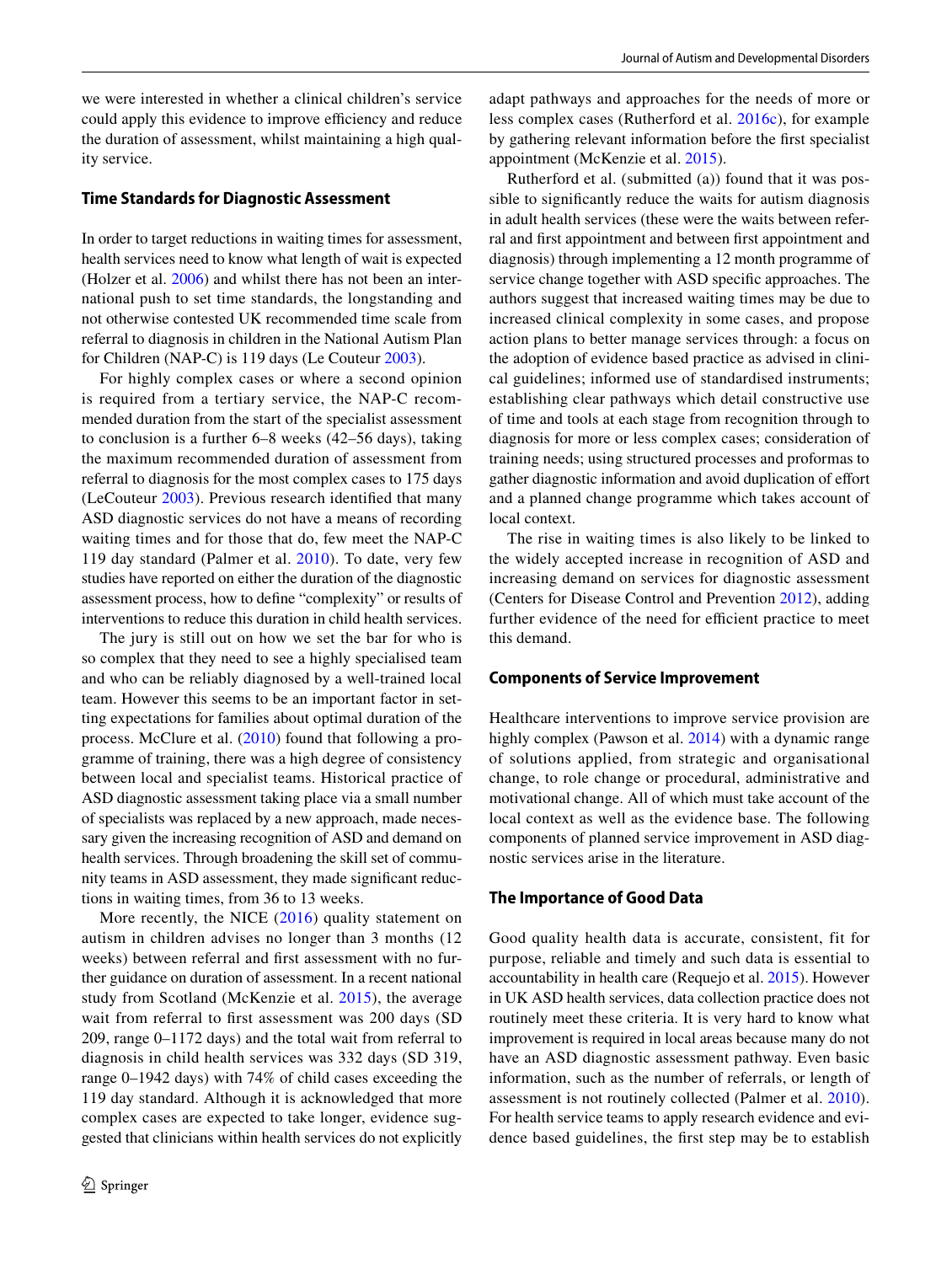good quality and efficient processes for data collection, to inform service planning.

#### **ASD Pathways**

Following the publication of the NICE ([2011\)](#page-15-3) clinical guideline, clinicians can access related resources with regard to ASD pathways. Rutherford et al. ([2016b](#page-16-3)) provide a review of core elements of care pathways as a complex intervention to support more efficient and effective ASD diagnostic assessment. The ASD pathway developed in the current study (see Fig. [1\)](#page-2-0) was based on evidence of processes and practice that make a difference to service waiting times, including: recognition of the value of dialogue with clinicians in the development of the pathway and taking account of their views and experiences to support acceptance and compliance with the new pathway (Rutherford et al. [2016b](#page-16-3)); the value of good quality data to support accountability and planning (Requejo et al. [2015](#page-15-15)); the knowledge that adherence to clinical guidelines is unlikely to increase waiting times (McKenzie et al. [2016](#page-15-2)); the importance of a clear plan and process, with timely collection of information and a plan based within a theoretical framework to implement service improvement (Rutherford et al. submitted (a); Melton et al. [2012\)](#page-15-16). For the intervention reported here, the pathway (Fig. [1\)](#page-2-0) was shared with clinicians, together with more detailed pathway guidance to inform them about processes, resources



<span id="page-2-0"></span>**Fig. 1** Children's pathway for assessment and diagnosis of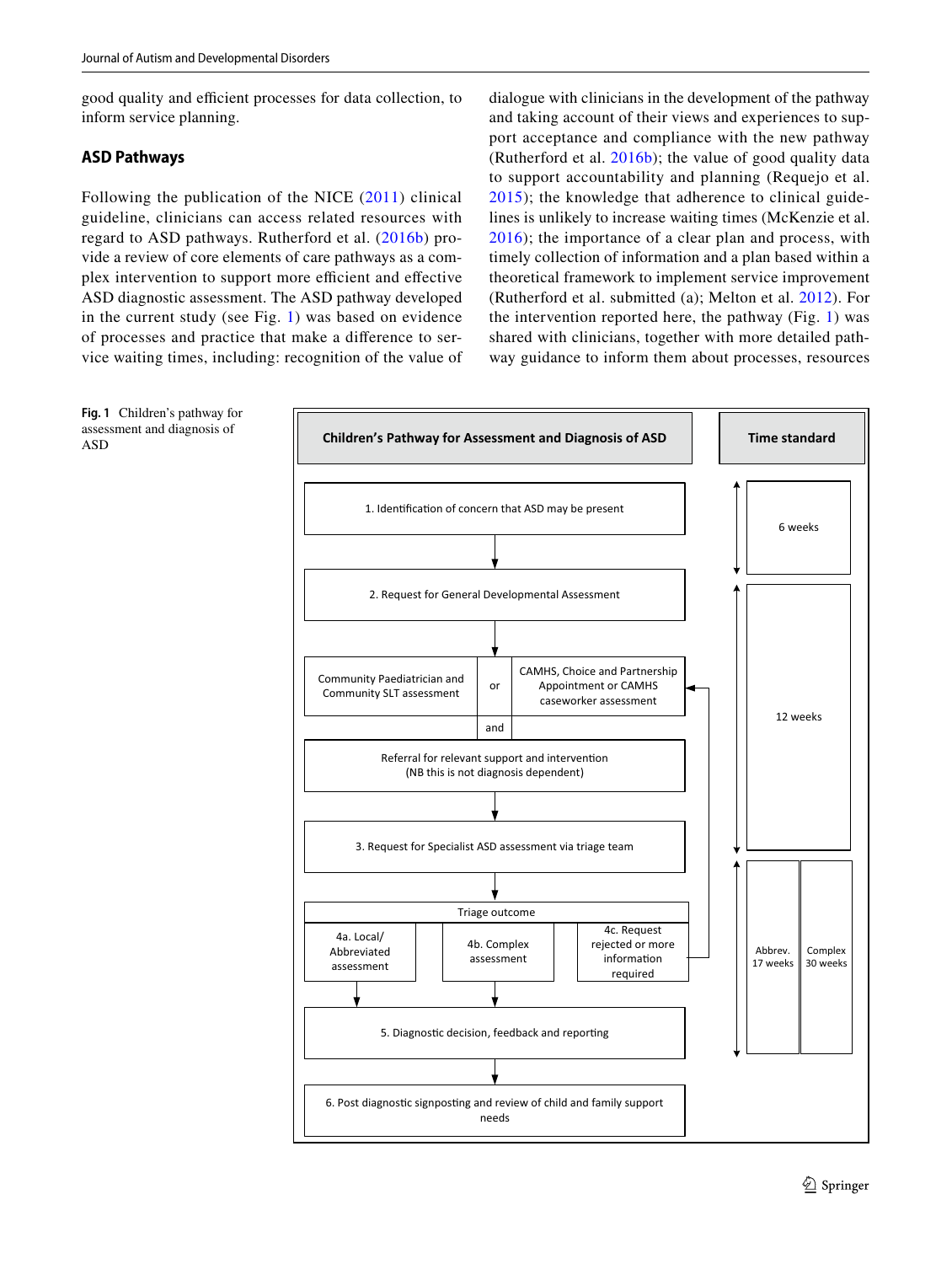available and standards at each stage in the pathway. This is available from authors on request.

#### **Flexible Approaches to Assessment**

The pathway guidance recommends that all assessments should include the core components of developmental history, contextual assessment and direct observation. Aspects of this assessment may be completed during the general developmental assessment phase or during specialist assessment. There are some children with ASD, where the ASD signs and symptoms are easily apparent during general developmental assessment (stage 2 of the pathway) or at the point of triage (stage 3 of the pathway). It is proposed that these cases follow an "abbreviated pathway" without onward referral to a specialist team. Using reports and observation made by the local community staff, in a range of contexts, the ASD diagnosis is confirmed by two or more clinicians, through mapping evidence from assessments to DSM 5 criteria (American Psychiatric Association [2013](#page-15-17)). A member of the local team, who has a relationship with the family, will share the diagnosis and provide literature and signposting.

Other cases are complex (NICE [2011](#page-15-3)) because of within child factors (such as co-morbidity) or contextual factors (such as co-occurring neglect or family/professional disagreement). A perception of complexity may also arise where a local team feels this is a complex case for them because of a misfit between staff skill set and familiarity with children of a particular age and developmental stage or children with particular differential diagnoses to consider. For these reasons Autism ACHIEVE Alliance (AAA) research describing complexity factors within a clinical population (Rutherford et al. submitted (b)) has suggested, that one size does not fit all. Standardised instruments or referral to specialist assessment by expert level practitioners may be needed for complex cases but not for all. Flexible but informed use of standardised instruments is recommended (Rutherford et al. [2016c\)](#page-16-4).

#### **Referral Management and Triage**

A range of children's community health services use triage to screen for inappropriate referrals and to support the most appropriate next steps being taken (Curran et al. [2015\)](#page-15-18). In Child and adolescent Mental Health Services (CAMHS), the Choice and Partnership approach (CAPA) uses a recommended procedure: children/families newly referred to CAMHS are invited to an initial face-to-face 'Choice appointment' which aims to reach a shared understanding of needs. This occurs in place of an assessment. A range of options can then be offered, including signposting to other services, self-help strategies or appropriate specialist interventions. If the child and family choose to be seen for further appointments within the service, then they are invited to book 'Partnership appointments' to work on mutually agreed targets (Robotham et al. [2010](#page-16-5)). CAPA is widely used as a form of triage to manage long waiting lists through managing non-attendance, efficient resource allocation and prioritisation of most needy cases (Naughton et al. [2015](#page-15-19)). Children with ASD may not benefit from comparisons for prioritisation with children with life threatening mental health presentations. In a climate which encourages early identification and a preventative approach to potential challenges in ASD, a specific ASD triage may be helpful. Through recognition that there is a regular demand for ASD assessment, capacity for this can be planned. Multi-disciplinary ASD triage with experienced staff from CAMHS, Community Child Health (CCH) and Speech and Language Therapy (SLT), allows allocation of cases to abbreviated or complex pathways at the outset. This avoids the challenge of double waiting lists between local generalist and centralised specialist health services. Complex cases do not have to go through the abbreviated team first.

#### **Service Configuration**

There is very little evidence to guide optimal service configuration, however there is consensus that core multi-disciplinary diagnostic teams for children are advisable and should include representation from Speech and Language Therapy (SLT), Clinical Psychology, Psychiatry and Paediatricians (NICE [2011](#page-15-3); Rogers et al. [2016](#page-16-6); SIGN [2016](#page-16-0)). AAA Research identified that younger children tended to go to Joint CCH and SLT services whilst older children went to CAMHS, with only one in eight services in the AAA study configured with all three professional teams. It is anticipated that with use of a single pathway and guidance, consistent expectations between services can be engendered, avoiding duplication of waits between different services in the pathway, which are operating to the wider demands of their own service. This duplication can occur when a child waits to see a local diagnostic team who then see them and decide they are too complex. The child then waits again to see the specialist team, who do very similar assessments but have a different skill mix or level of skill. Duplication can also occur when a child waits to see one service (e.g. CAMHS) and then it is decided that the assessment cannot be progressed until they see another service (e.g. SLT) and the child waits again. Early triage to consider complexity and skill mix required in the team can reduce such duplication and thus shorten waiting times.

#### **Training and Mentoring of Staff**

Effective training can impact positively on practices which improve quality and efficiency of ASD diagnostic services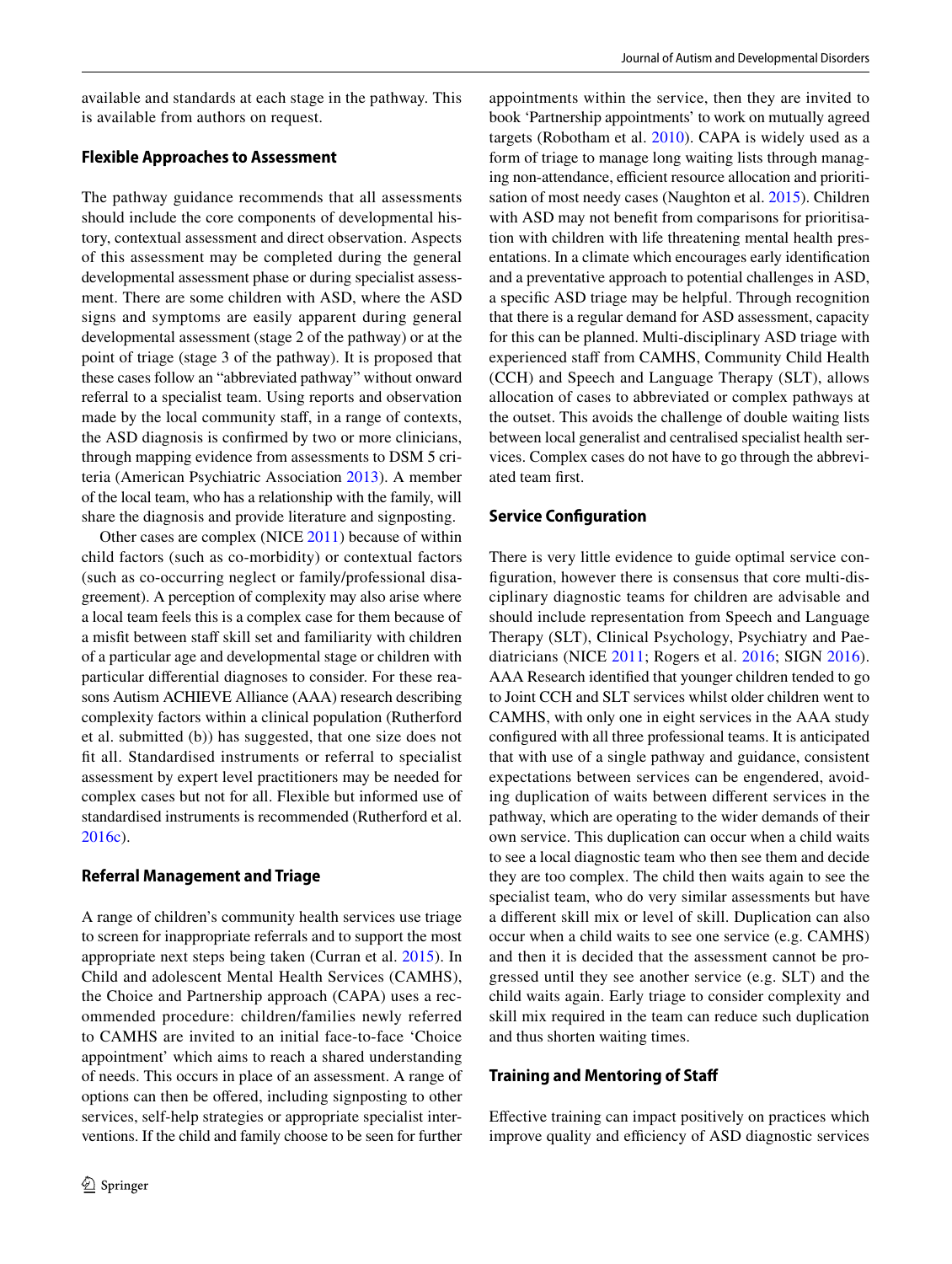(Hathorn et al. [2014;](#page-15-20) McClure et al. [2010](#page-15-10)) and having limited staff with specialised training can impact negatively (Duffy et al. [2002](#page-15-21)). The National Health Service (NHS) Education for Scotland (NES) Autism Training framework (2014) was devised following review of available published evidence, clinical guidelines and local consultation. The framework permits mapping of staff skills and knowledge for ASD diagnostic assessment at 4 levels (informed, skilled, enhanced and expert practice levels). The framework can be used by individuals, organisations or training providers to identify current or future training needs and levels. Detailed descriptions of essential knowledge at each level are outlined in the framework and levels of skill required by different staff depend on the nature, extent and likely impact of daily contact with individuals with ASD, rather than defining levels specific to profession or position in a service. The levels are summarised as follows using descriptions from the framework: Informed level describes the requirements for all staff working in health and social care settings, in relation to ASD. Skilled level is required for all staff with direct and/or frequent contact with individuals on the spectrum or those who have a role with high impact on those individuals. Enhanced level is for practitioners with more regular or intense contact with individuals with ASD where their role focuses specifically on autism, provides specific ASD interventions or manages the service for individuals on the spectrum. The Expert level describes the highly specialist knowledge and skills required by practitioners who, have a specialist role in the care, management and support of people with ASD. It is not expected that staff at informed or skilled level undertake or lead on diagnostic assessment but they may contribute information to the process.

In the past ASD diagnosis was largely undertaken by a small number of expert practitioners, however the growing recognition of ASD as one of the commonest developmental disorders, means that health staff working with children with developmental delay, speech, language and communication impairments and mental health difficulties at all levels will come into regular contact with individuals with ASD and therefore need skills at the enhanced level. Increasingly front line community staff have acquired skills in assessment of children with ASD and therefore, when such staff do have enhanced or even expert skills, diagnosis can take place locally, with less duplication. An understanding of the current skills and training needs of staff was a core component of the improvement plan.

#### **Aims**

This study aims to

a. Identify the baseline number of referrals and duration of ASD diagnostic assessment for children (aged 0–18)

across a health board before a single evidence based ASD care pathway was in place

- b. Describe the pathway development process and service changes implemented
- c. Evaluate the effects of the new pathway for ASD diagnosis on knowledge of service demand, duration of assessment and waiting time.

## **Method**

#### **Governance Processes**

The local (NHS) Research and Development Department and the NHS Quality Improvement Team granted approval for this study.

#### **Participating Health Services**

There are 14 health boards across Scotland and this study takes place in one of these, with a population of 850,000 representing 16% of the Scottish population. In a prevalence study, in the same locality, 75% of children with ASD were identified (Harrison et al. [2006\)](#page-15-22). Previous unpublished local data identified that between 25 and 50% of initial referrals to SLT clinics and 25% of CCH referrals stated concern over ASD, indicating high demand within each service. Within this health board, there are four local authority areas (labelled as A–D throughout the study) with area A consisting of 50% of the population, Area D consisting of 25% and Areas B and C making up the other 25%. Across all areas, seven separate local teams were identified (teams 1–7). Each team operated independently in the management of referrals, although there were some shared protocols across teams. Traditionally CCH and SLT teams worked jointly as one team, CAMHS operated as a different team, with both groups undertaking ASD diagnostic assessment separately. There were 3 teams in Area A, 2 CAMHS teams and one CCH/SLT team; in Area B there was a single joint CCH/ CAMHS/SLT ASD team; in Area C, there were 2 teams, one CCH/SLT and CAMHS team; and in area D there was one CCH/SLT team (with no CAMHS team). Therefore 7 separate teams offering ASD diagnostic assessment, with different waiting times were included in the baseline measures. A new CAMHS team was additionally included in the post implementation data.

#### **Ethnicity**

This locality serves a largely Caucasian population, with 25% percent of children from black or minority ethnic (BME) backgrounds and 10% with English as an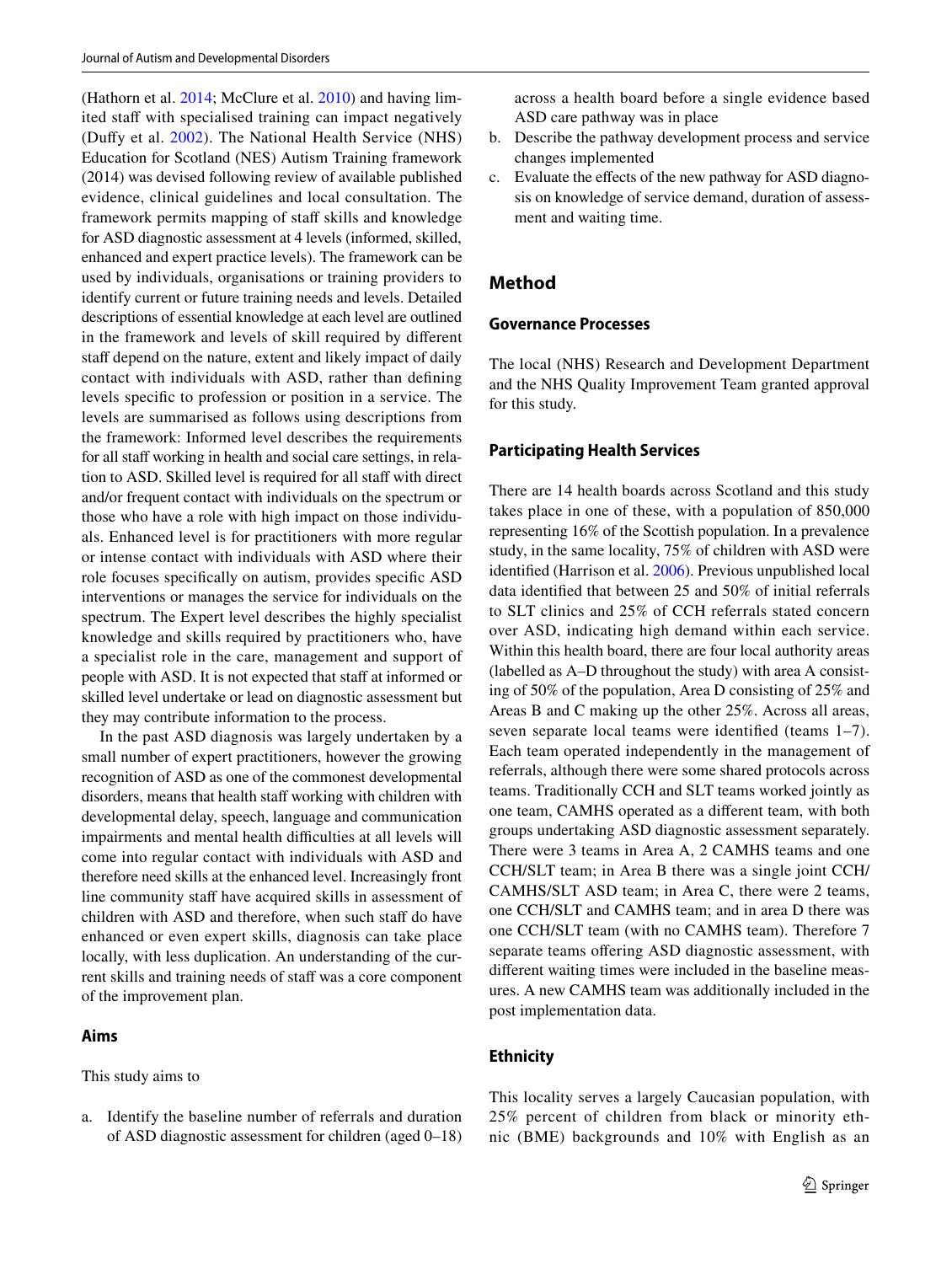additional language (EAL). Individual ethnicity data were not collected.

## **Procedures**

The work reported comprised several steps: (a) baseline information gathering about current practice and national guidance; (b) development of an action plan (Fig. [2](#page-6-0)); (c) writing and achieving consensus to implement the new pathway (d) setting up a clinical database for recording and measuring involvement in the pathway for each child referred (e) statistical analysis of the data. Two clinicians were seconded for 1 day a week for a year to undertake evaluation and development work reported. They were supervised by clinician researchers from Medical Paediatrics and SLT and supported by a multi-disciplinary steering group.

## **Baseline**

We used two methods to gather baseline data.

### **Staff Consultation**

Evaluators met with local diagnosing teams to review current practice across the health board area. Specifically, CCH led teams in each area and CAMHS led teams in three of four areas. One clinician from each team  $(n=7)$  was interviewed about main aspects of the diagnostic services such as personnel involved and process followed.

### **Case Note Analysis**

At baseline, teams 1–7 did not follow a consistent data collection process for children referred for ASD assessment. Data were collected in a systematic way in three out of seven teams. These teams kept written or electronic lists of children referred for ASD assessment, together with dates of referral. For four of seven teams (2 from area A, 1 each from areas B and C), ASD referrals were not kept in a list or counted as separate from the general list of referrals for all types of assessment.

We were therefore only able to estimate the annual number of referrals at this point. Retrospective case note analysis was undertaken  $(n=79)$  using a data gathering tool adapted from the AAA Individual Data Collection tool (McKenzie et al. [2015\)](#page-15-12). This bespoke, non-standardised tool was developed through consensus between expert practitioners for the specific purpose of data collection in this study. It was used to identify wait times across the different teams in this health board area. Data collected using this tool included: key demographic information; dates of referrals; dates of key time points along the pathway and whether a diagnosis of ASD was given or not.

## **The Local Action Plan**

Evidence gathered was synthesised to form the Local Action Plan (Fig. [2](#page-6-0)) to serve as a focus for the range of actions required to implement this complex health service change. Seven key areas for improvement were identified: (1) devising and implementing a care pathway; (2) Improving information gathered and shared at the pre-referral stage; (3) Reducing the wait between referral being accepted at triage and first appointment; (4) reducing the assessment duration at different stages in the pathway; (5) providing effective post-diagnostic support; (6) improvements in quality and adherence to ASD clinical guidelines and (7) Evaluation to support ongoing review and reflection.

## **Pathway**

Evidence was used to write the *pathway for assessment and diagnosis of children with ASD* (Fig. [1](#page-2-0)) together with evidence based guidance. Once written, agreement to follow the new pathway was obtained from all stakeholders and the pathway was disseminated as a written document to all relevant teams and through a series of single profession and multi-disciplinary face to face events over the course of 2015. A pathway steering group was established, meeting three times per year, to monitor and review the pathway. By 2016, all 4 areas were implementing the new pathway with monthly triage meetings in place.

## **Data Collection**

A database was created to support the new pathway processes. Data was collected for each child referred for ASD assessment, using the data collection tool and was undertaken as part of routine clinical care, by clinicians and administrative staff.

## **Data Analysis**

Data reported in this study was analysed for cases referred in a 12 month period (from the second year of pathway implementation), once practice was becoming established.

## **Training and Mentoring**

An evaluation of current skills and training needs was undertaken through a staff survey based on the NES Autism Training framework ( $n=100$ ). A review of the framework identified that the lowest optimal level of skills and knowledge for clinicians undertaking assessments which contribute to ASD diagnosis was the Autism Skilled level. This survey results (available in an unpublished report) were used to develop a training plan to accompany the pathway.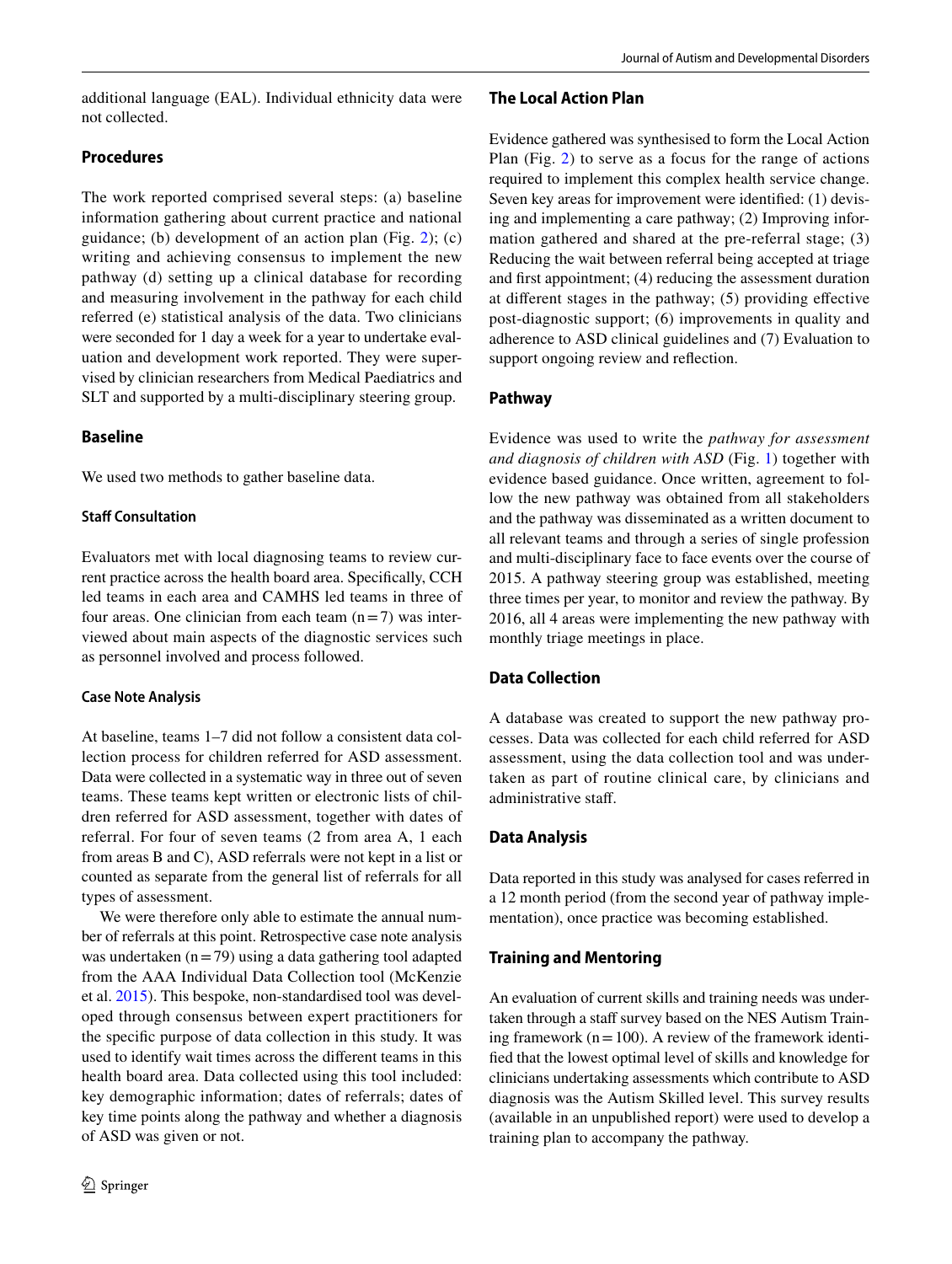| Area for<br>Improvement                                 | <b>Actions</b>                                                                                                                                                                                                                                                                                                                                                                                                                                                                                                                                                                                                                                                                                                                                                                                                                                                                       |
|---------------------------------------------------------|--------------------------------------------------------------------------------------------------------------------------------------------------------------------------------------------------------------------------------------------------------------------------------------------------------------------------------------------------------------------------------------------------------------------------------------------------------------------------------------------------------------------------------------------------------------------------------------------------------------------------------------------------------------------------------------------------------------------------------------------------------------------------------------------------------------------------------------------------------------------------------------|
| Devise and<br>implement<br>pathway<br>care              | Form a local multi-disciplinary pathway steering group to establish stakeholderinvolvement<br>٠<br>Development team: write pathway, protocols and guidance<br>$\bullet$<br>Disseminate and implement new pathway over a specified timescale with identified key staff to<br>support local teams                                                                                                                                                                                                                                                                                                                                                                                                                                                                                                                                                                                      |
| Improve pre-referral<br>information                     | Develop referrer knowledge<br>Information leaflets for different staff groups and parents<br>Training on recognizing ASD, assessment tools, the pathway and how to raise concerns,<br>Improve information provided at referral<br>Provide referrers with guidance/ information about what to include with a referal<br>feedback to referrers about information provided<br>$\bullet$<br>Use multi-agency case discussion panels to improve assessment and to direct children to the correct<br>$\bullet$<br>route from the start.<br>Triage<br>Use triage to ensure there is adequate information to proceed with ASD assessment onot                                                                                                                                                                                                                                                |
| Referral to 1st<br>appointment<br>Reduce wait           | <b>Engaging families</b><br>Provide information to families prior to 1st appointment to set expectations<br>Encourage use of parent leaflets<br>Collecting contextual information<br>Implement new protocol guidance for gathering contextual information prior to it appointment<br>Limit school observations to cases where there is a home/school discrepancy in questionnaires<br>Review staffing distribution and skill mixto create more appointments within current resources.                                                                                                                                                                                                                                                                                                                                                                                                |
| assessment<br>duration<br>Reduce                        | From 1st to last appointment<br>Complete diagnostic assessment in 1-2 appointments, following appropriate pre-<br>information provided.<br>From making to sharing diagnosis<br>Provide feedback to families on same day as diagnostic assessment (where possible).<br>Develop standardised report writing protocols.                                                                                                                                                                                                                                                                                                                                                                                                                                                                                                                                                                 |
| diagnostic<br>Effective<br>support<br>$_{\rm post}$     | Share consistent written information with families at the point of diagnosis<br>Provide post diagnostic meetings with families within each locality                                                                                                                                                                                                                                                                                                                                                                                                                                                                                                                                                                                                                                                                                                                                  |
| Improve quality and adherence to<br>clinical guidelines | Consistency and equity<br>Develop agreed process for assessment (early developmental history; contextual assessment; direct<br>observation) and diagnostic formulation using DSM5 in abbreviated and complexcases<br>Training and development<br>Review training needs for pathway implementation and develop a training lan<br>Maintain ADOS peer review locally<br>Foster good communication and relationships within the team.<br>Planning resources to meet the need<br>Review service configuration and skill mix (capacity) to accommodate demand within resources<br>available<br>Ensure a core group of staff have dedicated ASD time in their job plan.<br>Develop and maintain links with multi-agency and multi-disciplinary partners for input into<br>diagnosis and relevant interventions.<br>Make efficient use of admin support to free up the diagnostic team.<br>٠ |
| Evaluation                                              | Audit and evaluate aspects of services in relation to standards and guidelines.<br>٠<br>Maintain system of collecting information about referrals, waiting times and outcomes to support<br>audit and self-evaluation.<br>Conduct a parent satisfaction audit.<br>Participate in research and generate research practice within clinical teams.<br>Collect and share statistical information with service managers<br>$\bullet$<br>Have someone to lead/champion change within the service.<br>٠                                                                                                                                                                                                                                                                                                                                                                                     |

<span id="page-6-0"></span>**Fig. 2** Local action plan for the ASD diagnostic assessment service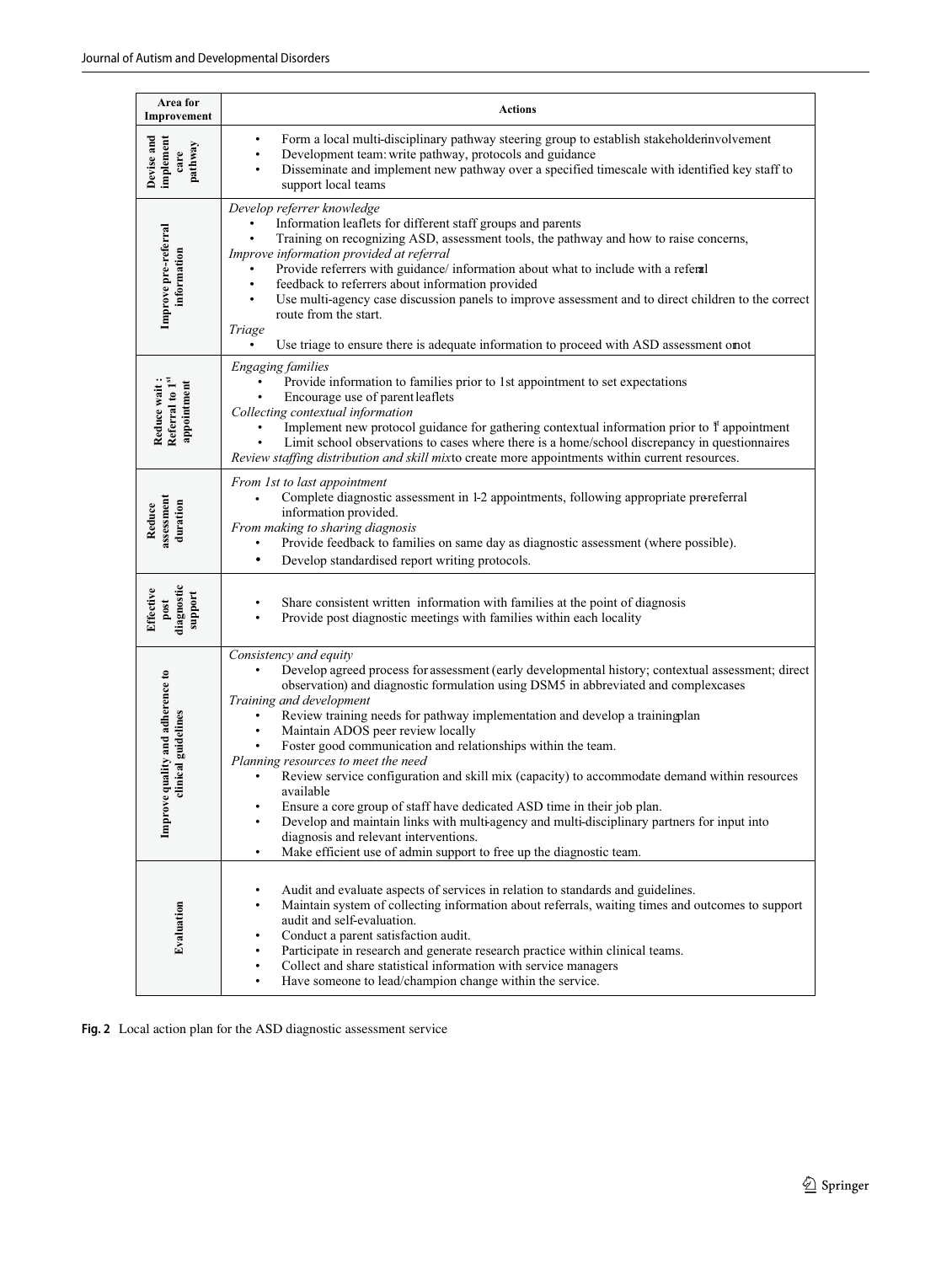## **Baseline Results**

## **Baseline Results of Interview with Clinician from Each Service**

Wide variation in practice was identified. There were differences in referral criteria. For CCH, if the child had been seen recently at CAMHS or had an entirely behavioural presentation then a referral would not be accepted, otherwise the only criteria was the child presents with difficulties that may be ASD after general developmental assessment. Service configuration also varied. Within CCH the diagnostic teams typically consisted of a paediatrician and specialist or highly specialised SLT. The CAMHS diagnostic team was more varied including a combination of psychiatrists, clinical psychologists, community mental health workers, occupational therapists (OTs), social workers and nurses.

Information gathered for diagnosis was generally similar, with all teams having staff trained in use of the ADOS— Autism Diagnostic Observation Schedule (Lord et al. [2000](#page-15-23)). However the tools used differed. For example one team used the Adolescent Autism Spectrum Quotient (Baron-Cohen et al. [2006\)](#page-15-24) and the Australian Scale for Aspergers (Garnett and Attwood [1998](#page-15-25)) to gather contextual information from schools whereas half the teams typically used the Social Responsiveness Scale (SRS) (Constantino and Gruber [2012\)](#page-15-26). This is reasonable as no specific tools for gathering contextual information are specified by guidelines but empirically some have greater construct validity and standardisation. The timing of when information was gathered varied, for example, CAMHS normally included a classroom observation early in the process. However, CCH/SLT teams would only do this if the information from the standardised contextual assessment questionnaires was discrepant between parents, educators, or other agencies who know child's presentation and was not in keeping with the clinical observation. This variability meant the client journey from 1st appointment to diagnosis varied significantly across teams, in terms of: the information gathered prior to referral for ASD assessment; the number of different contacts with professionals; the number and type of professionals involved and the types of assessments completed. Each of these factors has the potential to affect duration of assessment and waiting times.

#### **Baseline Waiting Times and Referral Rates**

Of the 7 teams, 4 had no mechanism for recording waiting times. For those clinics who were able to supply this information none were meeting the targeted timescales. For those with data, the average waiting time for an initial appointment for ASD diagnosis was reported to be just over 6 months.

The teams estimated that across the health board area, there were 340 referrals in the previous 12 month period in 2013–2014.

#### **Baseline Case Note Analysis**

From all 7 teams undertaking ASD diagnostic assessment, 79 cases were audited. The size of the sample represents the relative populations served by each team. The duration of WAIT 1 (time between referral for specialist assessment and first assessment appointment) and WAIT 2 (time between referral for specialist assessment and diagnosis shared) were measured. In the sample, the average age of diagnosis was 82 months (6; 10 years), with a standard deviation of 45 and the range was 18–214 months (17; 10 years). There were 67 boys (85%) and 12 girls (15%), a ratio of 5.6:1. The average duration across all teams was 270.2 days (Table [1](#page-7-0)).

#### **Pathway: Key Changes**

The outcome of the literature review and local scoping exercise led to the development of the new pathway. As well as being consistent with evidence based clinical guidelines, key features and new consensus included: a single pathway; a single way of recording referrals; a triage process; use of the abbreviated/complex pathway; consensus on contextual assessment guidance; report writing guidance and information leaflets about the pathway for staff and families. Additionally alongside the pathway we undertook a *Training and Mentoring Project* to support implementation through assessment of training needs and delivery of core training.

<span id="page-7-0"></span>**Table 1** Baseline assessment of waiting times

| Local<br>authority<br>area | Service         | Number<br>of cases<br>audited | Mean duration<br>from referral to<br>diagnosis shared<br>(days)  |
|----------------------------|-----------------|-------------------------------|------------------------------------------------------------------|
| A                          | 1 CCH           | 24                            | 255.7                                                            |
| А                          | 2 CAMHS         | 8                             | 282.4                                                            |
| A                          | 3 CAMHS         | 6                             | 314.4                                                            |
| B                          | 4 CCH and CAMHS | 10                            | 139.9                                                            |
| $\mathcal{C}$              | 5 CCH           | 10                            | 232                                                              |
| $\mathcal{C}$              | 6 CAMHS         | 8                             | 305.25                                                           |
| D                          | 7 CCH           | 13                            | 361.6                                                            |
| Total                      |                 | 79                            | All Health Board<br>mean duration<br>270.2 days (38.6)<br>weeks) |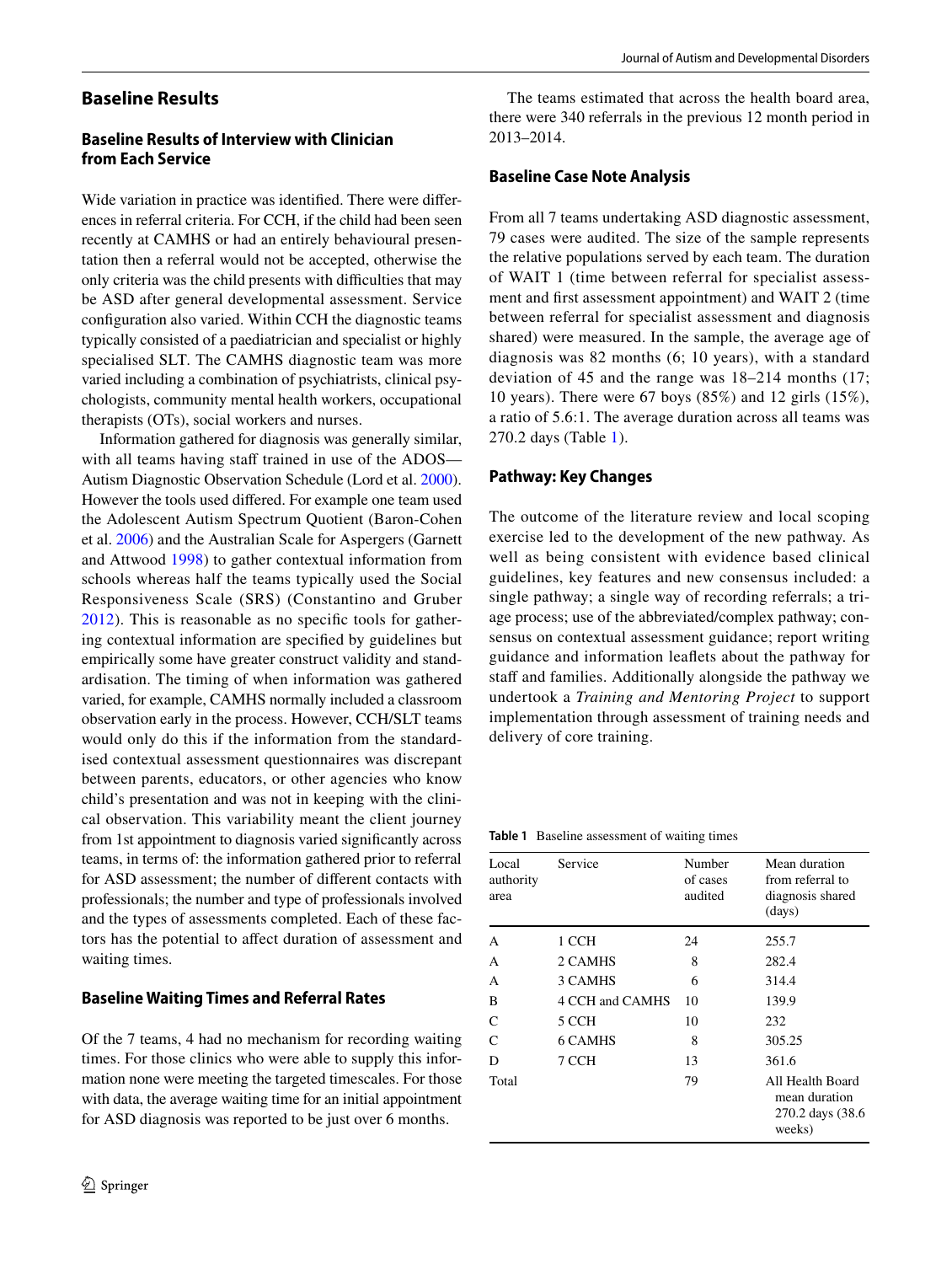## **Results Following Implementation**

#### **Referral Rate**

All teams added new referrals to the database, with the exception of team 2 and therefore the 2016 total recorded referral rate continues to be an underestimate. The reason for non-compliance is lack of allocation of administrative support for this purpose. Although previous evaluation highlighted the inaccuracy of estimation, this service estimated by counting the number of ADOS assessments completed in 2016 and estimated around 100 cases were not on the database. Results showed that the actual referral rate (plus 1/8 teams providing estimated and not actual data) was 811 per year; more than double the original estimated referral rate. The actual number of referrals recorded in each area was as follows: Area A,  $n=303$ ; Area B,  $n=86$ ; Area C,  $n=112$ and Area D,  $n=201$ . The new system permitted recording of the increase from 340 referrals per year to 711 and monthly referral numbers recorded have remained steady for the past 12 months.

### **Gender Distribution**

Information about gender of referrals (see Table [2\)](#page-8-0) was only consistently recorded in one locality (representing 43% of referrals). In 2016, there were 259 referrals with completed assessments. Gender and positive ASD diagnosis were recorded for 70/85 males, 34/41 females. A diagnosis of "Not ASD" was given to 7/41 females and 14/85 males. In 2 cases no diagnosis was recorded and in the remaining 116

<span id="page-8-0"></span>**Table 2** Age group distribution and gender of 2016 referrals

cases gender was not recorded. The ratio of males to females was 2.7:1 for referred and diagnosed cases.

#### **Age of Referral**

The total mean age of referral in 2016 was 7.9 years (range 1.4–8.0 years); the median age of referral was 7.1 years (85.2 months) and the majority (54%,  $n=392$ ) of referrals are under the age of 8 years. Table [2](#page-8-0) presents the age groups of children referred, with  $22.2\%$  (n=158) being children 0–4 years; 32.9% (n=234) aged 4–8 years; 24.9% (n=177) aged 8–12 years; 15.8% aged 12–16 years (n=112) and only 4.2%  $(n=30)$  between 16 and 20 years.

#### **Triage Outcomes**

Triage outcomes are reported in Table [3](#page-9-0). Of those referred 2.3% ( $n=16$ ) had already been given the diagnosis locally but were still added to the database and  $11.3\%$  (n = 80) were allocated to an abbreviated pathway. The majority of cases were allocated to complex assessment with  $60\%$  (n=426) being allocated their next appointment with one or more relevant professional group (CAMHS, SLT and CCH) and a further  $12.2\%$  (n=87) being allocated to an ADOS assessment as the next (complex) step following triage. The number receiving ADOS assessment after their first appointment was not collected but it should be stated that a proportion have this outcome as part of their assessment. For a small number, more information was requested or the referral was not accepted and they were removed from the list.

| Age group distribution of referrals |     |              |    |             |         |              |                            |               |
|-------------------------------------|-----|--------------|----|-------------|---------|--------------|----------------------------|---------------|
| Age group<br>(years)                | A   |              | B  | $\mathbf C$ | D       | Total number | Total percentage           |               |
| $0 - 4$                             | 84  |              | 14 | 29          | 31      | 158          | 22.2                       |               |
| $4 - 8$                             | 114 |              | 29 | 29          | 62      | 234          | 32.9                       |               |
| $8 - 12$                            | 67  |              | 20 | 30          | 60      | 177          | 24.9                       |               |
| $12 - 16$                           | 33  |              | 15 | 19          | 45      | 112          | 15.8                       |               |
| $16 - 20$                           | 5   |              | 8  | 5           | 12      | 30           | 4.2                        |               |
| Grand total                         | 303 | 86           |    | 112         | 210     | 711          | 100                        |               |
| Gender of referrals                 |     |              |    |             |         |              |                            |               |
| Gender                              |     | $\mathbf{A}$ | B  | $\mathbf C$ | D       | Total number | Assessments com-<br>pleted | ASD diagnosis |
| Female                              |     | 73           |    |             | 5       | 78           | 41                         | 34            |
| Male                                |     | 210          |    |             | $\perp$ | 211          | 85                         | 70            |
| Missing data                        |     | 20           | 86 | 112         | 204     | 422          | 133                        | 118           |
| Grand total                         |     | 303          | 86 | 112         | 210     | 711          | 259                        | 222           |
|                                     |     |              |    |             |         |              |                            |               |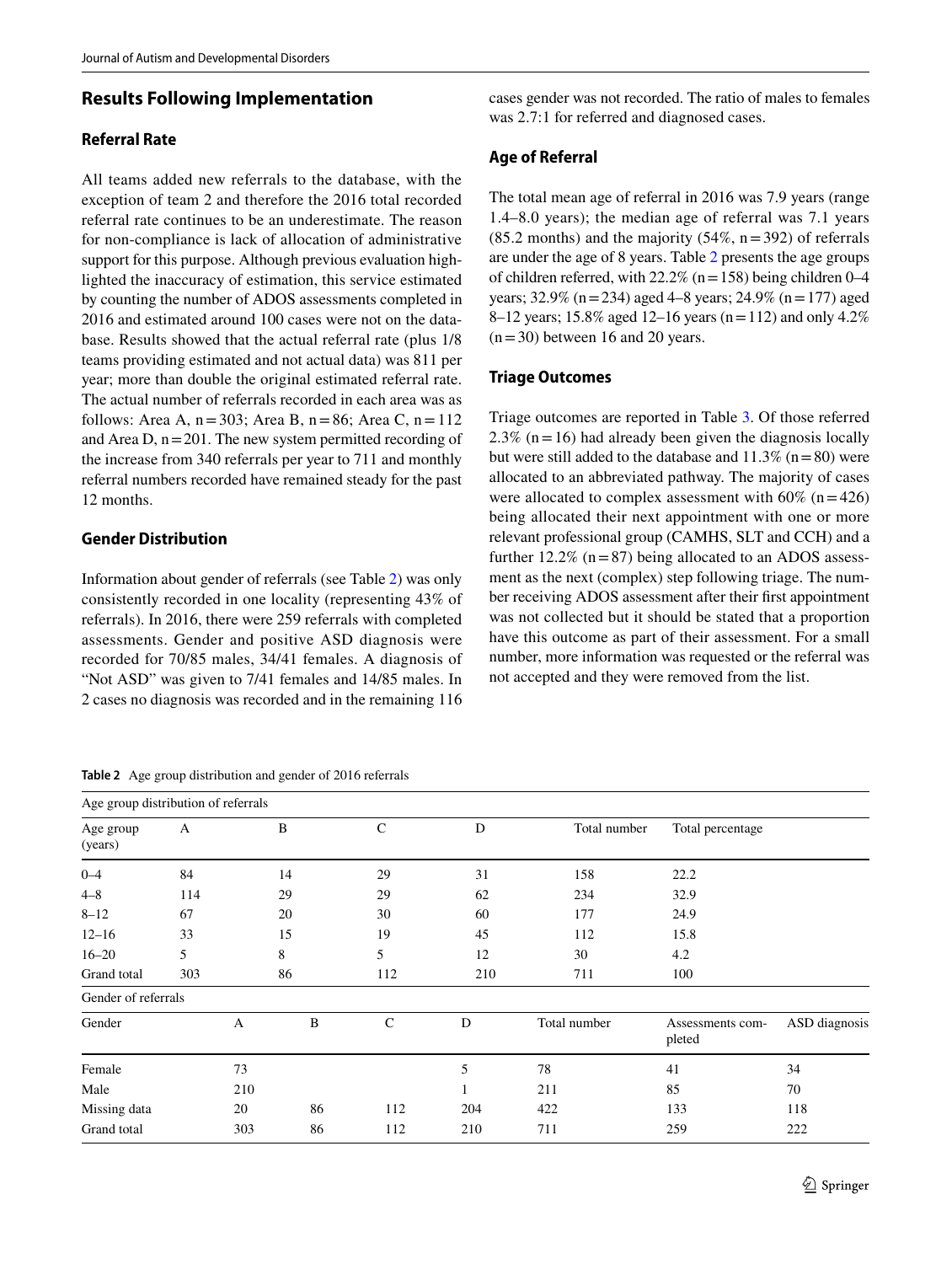<span id="page-9-0"></span>**Table 3** Triage outcomes Triage outcomes: number and percentage of referrals allocated to each initial triage outcome

| Outcome at end 2016        | pleted   | Assessment com- | Assessment not completed | Grand total |     |      |
|----------------------------|----------|-----------------|--------------------------|-------------|-----|------|
|                            | No.      | $\%$            | No.                      | %           | No. | %    |
| Abbreviated                | 50       | 19.3            | 30                       | 6.6         | 80  | 11.3 |
| Diagnosis made pre-triage  | 3        | 1.2             | 17                       | 2.9         | 16  | 2.3  |
| Complex                    | 156      | 60.3            | 266                      | 59.7        | 426 | 60.0 |
| <b>ADOS</b>                | 44       | 17.0            | 43                       | 9.5         | 87  | 12.2 |
|                            |          |                 | Accepted at triage       |             | 609 | 85.8 |
| More information requested | $\theta$ | 0.0             | 13                       | 2.9         | 13  | 1.8  |
| Removed from list          | $\theta$ | 0.0             | 3                        | 0.7         | 3   | 0.4  |
|                            |          |                 | Not accepted             |             | 16  | 2.2  |
| Missing data (blank)       | 6        | 2.3             | 80                       | 17.7        | 86  | 12.1 |
| Grand total                | 259      |                 | 452                      |             | 711 | 100  |

<span id="page-9-1"></span>**Table 4** Diagnostic rate: number and percentage referred who are diagnosed with ASD

Diagnostic rate for 2016 referrals: number and percentage where an ASD diagnosis was made (of 259 completed assessments)

| Outcome                 | А   |      | В   |      |     |      | D   |      | Grand total |      |
|-------------------------|-----|------|-----|------|-----|------|-----|------|-------------|------|
|                         | No. | %    | No. | %    | No. | %    | No. | %    | No.         | %    |
| Not ASD                 | 19  | 15.4 | 5.  | 13.9 | 5.  | 22.7 | 8   | 10.3 | 37          | 14.3 |
| ASD diagnosed           | 102 | 82.9 | 30  | 83.3 | 17  | 77.3 | 70  | 89.7 | 219         | 84.6 |
| Incomplete/missing data | 2   | 1.6  |     | 2.8  |     | 0.0  |     | 0.0  | 3           | 1.2  |
| Grand total             | 123 |      | 36  |      | 22  |      | 78  |      | 259         |      |

#### **Diagnostic Rate**

For cases where referral was accepted and the diagnosis was completed within the time being studied, we counted the number and percentage of cases where a positive ASD diagnosis was given and the number where the team concluded that the child did not have ASD. In the whole sample 84.6%  $(n=219)$  received a positive diagnosis and 14.3%  $(n=37)$ went through the assessment process with the conclusion that they did not have ASD (Table [4](#page-9-1)).

#### **Waiting Times**

Statistically significant reductions in waiting times for assessment were identified  $(p = 0.05)$ , with the service meeting NICE and NAP-C standards following implementation of new working practices. Waits were measured in two ways. Table [5](#page-10-0) outlines WAIT 1—the time between referral and first appointment. The average wait across this health service from January to July was 10.4 weeks, which compares favourably with NICE [\(2016](#page-15-11)) recommendations that this is <12 weeks. We compared WAIT 1 in 2015 and 2016, using two-sample t-test (assuming unequal variances). The average wait times were found to be significantly different  $(t(21)=4.3, p = 0.05).$ 

Data were collated and analysed in January 2017 and it may be helpful to explain why there is some missing waiting time data in Tables [5](#page-10-0) and [6](#page-11-0). Initially, there was a graduated transition for each service to start implementation and data collection. This is the reason for missing data in 2015. By 2016, compliance with the pathway and data collection was good, as shown by waiting time data in January-July 2016. Cases referred in August–December 2016 were still at an early stage in the pathway and therefore number of completed assessments and waiting time data points is small.

Secondly we were interested in WAIT 2: time from referral to diagnosis shared, which NAP-C (2003) recommends is <17 weeks. We compared the wait time between referral and diagnosis shared for available data from 2015 to 2016, across this health board using two-sample t-test (assuming unequal variances). The reduction in average wait times was found to be significantly different  $(t(20) = 5.5, p = 0.05)$ .

Table [6,](#page-11-0) shows the gradual reduction in this wait time from 2015 and then from January to October 2016 and the finding that the mean wait for diagnosis using this measure was 17.5 weeks. As above, the missing data from November to December 2016 is explained by timing of data analysis 1–2 months later, when cases referred had not progressed far through the pathway. Figure [3](#page-11-1) represents the downward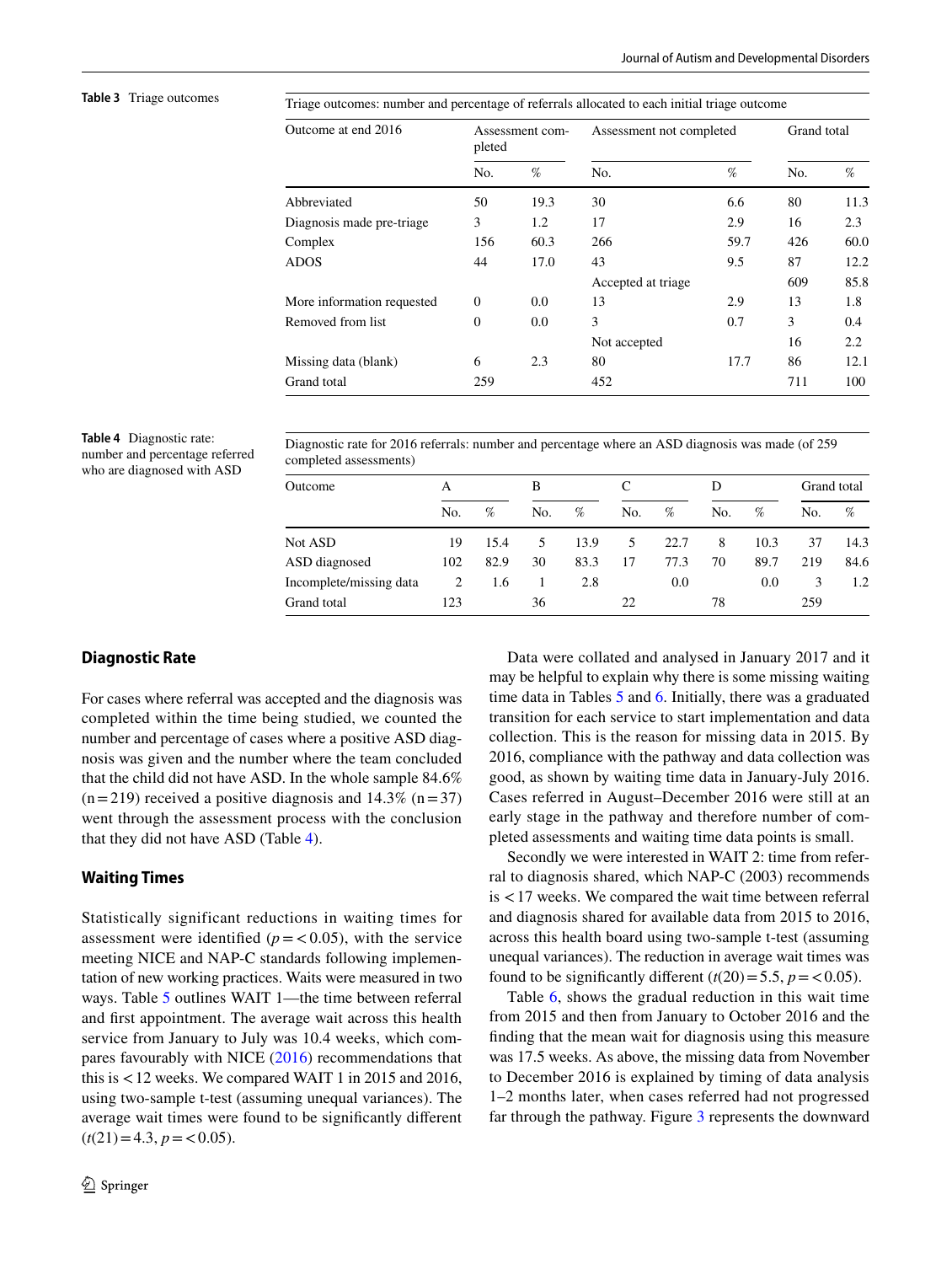<span id="page-10-0"></span>

| <b>Table 5</b> WAIT 1: Wait from referral accepted to first appointment |  |
|-------------------------------------------------------------------------|--|
|-------------------------------------------------------------------------|--|

| Referral to first appointment average wait time in 2016 (for completed assessments) in weeks |              |   |              |               |             |  |  |  |
|----------------------------------------------------------------------------------------------|--------------|---|--------------|---------------|-------------|--|--|--|
| 2015                                                                                         | $\mathbf{A}$ | B | $\mathsf{C}$ | D             | Grand total |  |  |  |
| Jan                                                                                          | 8.2          |   |              | 21.1          | 16.5        |  |  |  |
| Feb                                                                                          | 7.8          |   |              | 30.5          | 15.8        |  |  |  |
| Mar                                                                                          | 10.5         |   |              | 15.7          | 12.2        |  |  |  |
| Apr                                                                                          | 13.2         |   |              | 22.6          | 17.2        |  |  |  |
| May                                                                                          | 13.2         |   |              | 15.2          | 13.6        |  |  |  |
| Jun                                                                                          | 14.7         |   |              | 23.8          | 17.3        |  |  |  |
| Jul                                                                                          | 14.5         |   |              | 21.5          | 17.6        |  |  |  |
| Aug                                                                                          | 15.1         |   |              | 13.6          | 14.9        |  |  |  |
| Sep                                                                                          | 14.5         |   |              | 9.7           | 13.0        |  |  |  |
| Oct                                                                                          | 11.8         |   |              | 10.8          | 11.4        |  |  |  |
| <b>Nov</b>                                                                                   | 9.0          |   |              | 16.4          | 11.2        |  |  |  |
| Dec                                                                                          | 8.7          |   |              | 25.2          | 10.2        |  |  |  |
| Average across health board area for avail-<br>able data 2015                                |              |   |              |               | 14.2 weeks  |  |  |  |
| 2016                                                                                         | $\mathbf{A}$ | B | $\mathsf{C}$ | ${\mathbb D}$ | Grand total |  |  |  |
| Jan                                                                                          | 11.6         |   | 6.4          | $8.1\,$       | 10.5        |  |  |  |
| Feb                                                                                          | 14.6         |   | 1.0          | 1.2           | 12.4        |  |  |  |
| Mar                                                                                          | 11.4         |   | 10.1         | 7.9           | 10.4        |  |  |  |

Apr 13.9 13.9 7.5 6.6 10.0 May 10.0 6.4 8.5 8.5 Jun  $11.9$  5.0 6.9 9.0 Jul 16.1 9.8 7.1 11.8 Aug 11.7 1.5 9.1  $Sep$  12.0 12.0  $\rm Oct$  6.8 6.8 6.8 6.8

Dec 2.9 2.9

trend and includes a comparison with 2015 data, showing this trend seems to be genuine.

#### **Training and Mentoring Outcomes**

Average across health board area from Janu-

Nov

ary to July 2016

The survey sent to all CCH, CAMHS and SLT staff found that there was no one group who felt they had full knowledge in any of the identified areas of the NES autism training framework (NHS Education for Scotland [2014\)](#page-15-27). Staff rated themselves at different levels across different competencies and a range of training needs were identified at each level. A training and mentoring portfolio tool was piloted that outlines knowledge and skills levels required for the *autism skilled, autism enhanced and autism expert levels*.

Information leaflets for universal services including GPs, Health Visitors, nurseries and schools were written which outline the ASD pathway and referral routes. These give referrers guidance on how to recognise ASD, what information they should gather, how to refer and what to expect following a referral. These leaflets are intended to be used alongside training for professionals working at the *informed* and *skilled* levels. At *skilled* level, uni-professional knowledge and skill requirements were summarised with signposting to e-learning modules. At *enhanced* level, a training day for 90 delegates was organised, covering core components of ASD assessment and diagnosis. The recordings and slides are available on the intranet of this health board as a permanent resource. At the *enhanced* level, a mentoring portfolio was produced and is intended for use in addition to training days. Practitioners are supported by a more experienced clinician within the diagnostic team. The portfolio consists of suggested activities to observe (e.g. parent interview); written examples (e.g. a feedback report) and opportunities for self

10.4 weeks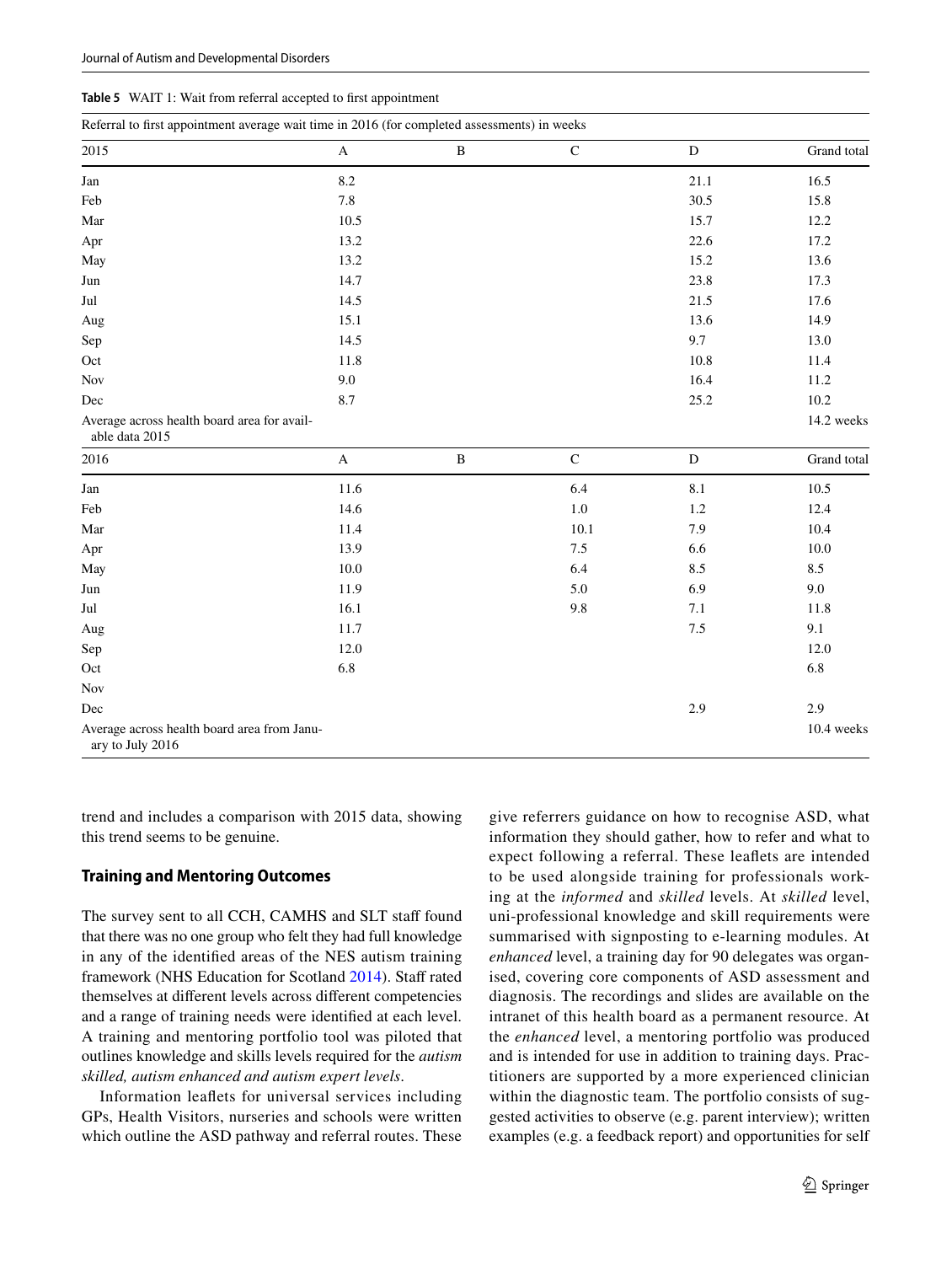<span id="page-11-0"></span>

|  |  |  |  |  |  | <b>Table 6</b> WAIT 2: Wait from referral for specialist assessment to diagnosis shared |  |  |  |  |
|--|--|--|--|--|--|-----------------------------------------------------------------------------------------|--|--|--|--|
|--|--|--|--|--|--|-----------------------------------------------------------------------------------------|--|--|--|--|

| Referral to diagnosis shared: average wait time in 2015 and 2016 (for completed assessments) in weeks |              |              |             |             |                 |  |  |  |  |
|-------------------------------------------------------------------------------------------------------|--------------|--------------|-------------|-------------|-----------------|--|--|--|--|
| 2015                                                                                                  | $\bf{A}$     | $\, {\bf B}$ | ${\bf C}$   | ${\bf D}$   | Monthly average |  |  |  |  |
| ${\rm Jan}$                                                                                           | 29.1         |              |             | 22.6        | 24.7            |  |  |  |  |
| Feb                                                                                                   | 34.2         |              |             | 35.8        | 34.8            |  |  |  |  |
| Mar                                                                                                   | 32.2         |              |             | 34.0        | 32.8            |  |  |  |  |
| Apr                                                                                                   | 30.8         |              |             | 28.1        | 29.6            |  |  |  |  |
| May                                                                                                   | 30.9         |              |             | 20.4        | 28.8            |  |  |  |  |
| Jun                                                                                                   | 26.4         |              |             | 25.9        | 26.3            |  |  |  |  |
| Jul                                                                                                   | 30.0         |              |             | 29.2        | 29.7            |  |  |  |  |
| Aug                                                                                                   | 24.6         |              |             | 15.9        | 23.3            |  |  |  |  |
| Sep                                                                                                   | 22.8         |              |             | 16.9        | 21.5            |  |  |  |  |
| Oct                                                                                                   | 17.3         |              |             | 16.0        | 16.9            |  |  |  |  |
| <b>Nov</b>                                                                                            | 25.5         | 29.9         |             | 21.2        | 24.8            |  |  |  |  |
| Dec                                                                                                   | 23.4         | 24.9         |             | 35.5        | 24.4            |  |  |  |  |
| Average across health board area for avail-<br>able data 2015                                         |              |              |             |             | 26.4 weeks      |  |  |  |  |
| 2016                                                                                                  | $\mathbf{A}$ | $\, {\bf B}$ | $\mathbf C$ | $\mathbf D$ | Monthly average |  |  |  |  |
| Jan                                                                                                   | 22.2         | 24.4         | 18.8        | 15.5        | 20.9            |  |  |  |  |
| Feb                                                                                                   | 24.4         | 23.0         | 11.7        | 11.0        | 22.4            |  |  |  |  |
| Mar                                                                                                   | 18.4         | 22.2         | 25.1        | 14.4        | 18.7            |  |  |  |  |
| Apr                                                                                                   | 18.9         | 23.2         | 28.9        | 9.5         | 17.2            |  |  |  |  |
| May                                                                                                   | 18.1         | 28.1         | 14.7        | 11.7        | 15.7            |  |  |  |  |
| Jun                                                                                                   | 17.9         | 10.1         | 10.9        | 10.9        | 13.7            |  |  |  |  |
| Jul                                                                                                   | 19.8         | 17.3         | 15.4        | 13.6        | 16.7            |  |  |  |  |
| Aug                                                                                                   | 18.0         | 12.6         |             | 12.8        | 13.9            |  |  |  |  |
| Sep                                                                                                   | 12.8         |              |             | 7.0         | 11.7            |  |  |  |  |
| Oct                                                                                                   | $10.0\,$     | 11.1         |             |             | 10.5            |  |  |  |  |
| Nov                                                                                                   |              |              |             |             |                 |  |  |  |  |
| $\rm Dec$                                                                                             |              |              |             |             |                 |  |  |  |  |
| Average across health board area, January<br>to October 2016                                          | 20.0         | 21.1         | 16.7        | 12.1        | 17.5 weeks      |  |  |  |  |



<span id="page-11-1"></span>

and peer reflection on practice in using skills observed. For the smaller number of clinicians at *expert* level, there is a system of ADOS peer review. The steering group are exploring ways of increasing skills for other standardised tools including the ADI-R.

#### **Service User Feedback**

Parental feedback on the assessment process was gathered via telephone interview with a small number of families  $(n=7)$  at time of publication. Key themes were identified and the general feedback about the assessment experience was positive. Issues around post diagnostic support were raised. Further service user feedback will continue to be sought to evaluate the impact of the pathway.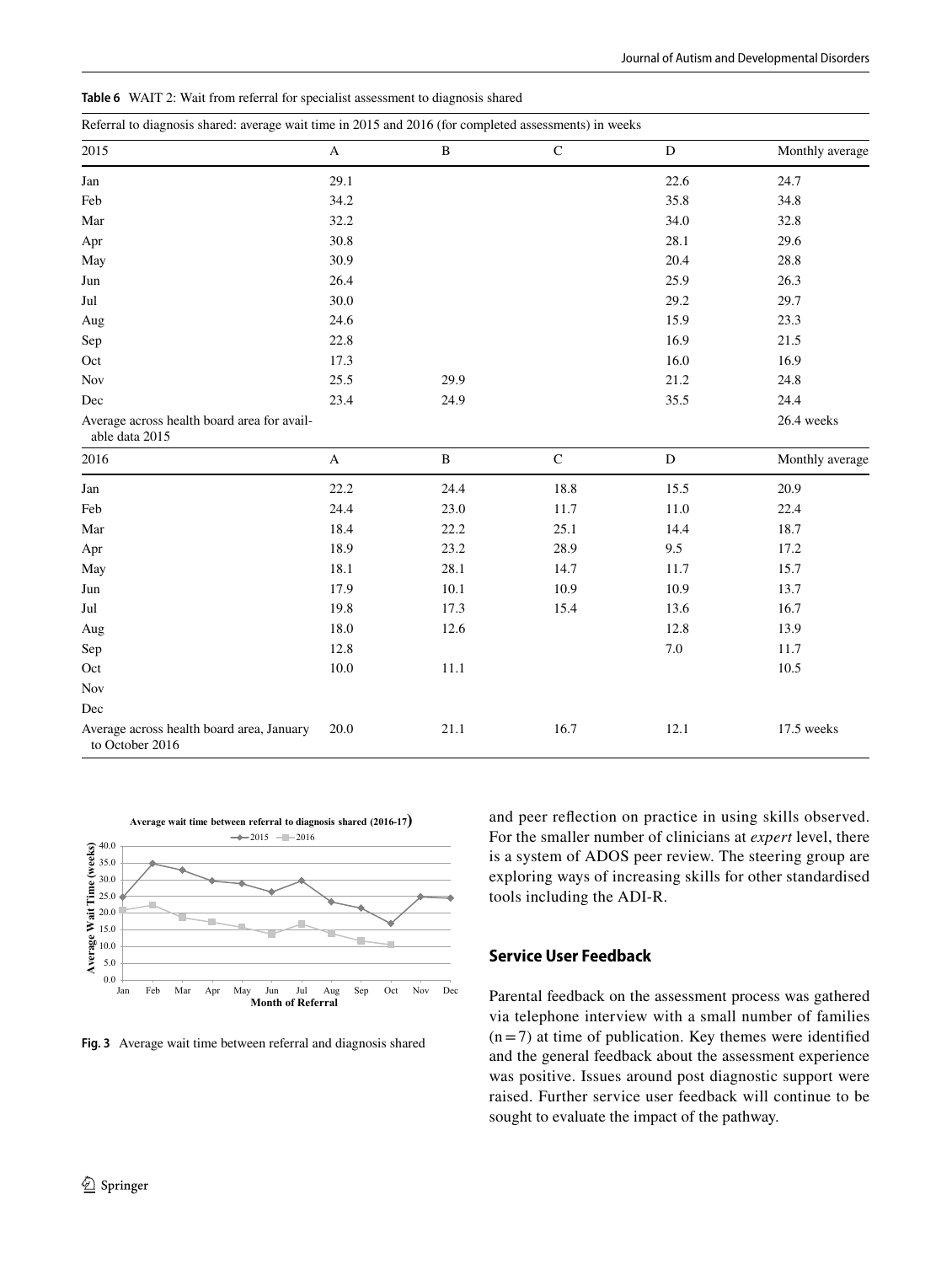#### **Discussion**

The aim of the present study was to examine the effect of an evidence based pathway for diagnostic assessment of ASD in reducing the wait time between referral and sharing the outcome of ASD diagnostic assessment in a children's service delivered jointly by CAMHS, CCH and SLT.

#### **Referral Rates**

The study identified that without a systematic process for collecting data, the demand for ASD diagnostic assessment was vastly underestimated (by over 50%). In 2014 the estimated number of referrals was 340 and in 2016 it was found to be 711 with 7/8 teams providing this data consistently, with a further 100 estimated from 1/8 teams. This finding has significant implications in relation to accurate service planning for capacity to meet demand using service improvement methodology (NHS Scotland [2017](#page-15-28); Scottish Government [2010](#page-16-7)). Although ongoing challenges with full compliance in data collecting by clinical teams presents an ongoing issue, the study has provided more accurate evidence of the minimum number of children being referred each year and the fact that this now remains steady suggests a good degree of accuracy. Clinicians will benefit from support of data management specialists to identify an effective way of gathering this information and we recommend that a national approach is developed in order to budget effectively and manage the need for ASD health services. Referral rates over 2016 have remained steady suggesting that we can plan to meet this demand with greater confidence than in the past.

#### **Gender and Age Distribution**

Where this data was collected, there were more boys referred than girls, which is in keeping with international consensus (Rutherford et al. [2016a\)](#page-16-1). However the reducing ratio of boys to girls of 2.7:1 (from 5.6:1 at baseline) could be indicative of a trend towards greater recognition of girls, supported by awareness raising as outlined in the local action plan (Fig. [2\)](#page-6-0).

At baseline, the mean age of referral was lower at 6;10 years and after implementation this had risen to 7.9 years (93 months) which may be explained by the greater recording of CAMHS cases. However this is still broadly in keeping with other studies. The median age was 7.1 years (85.2 months), which is higher than reported findings from a range of studies over the last 10 years (Brett et al. [2016](#page-15-4)). It is not unexpected that 54% of referrals were under the age of 8 years and that number in the over 12 age groups, were smaller. Further work to support earlier recognition, through awareness raising and training of referrers is indicated.

#### **Benefits of Pathway Implementation**

The pathway has improved consistency of practice. Prior to implementation there was a great deal of inconsistency, identified in the baseline interviews with clinicians and the case note analysis. Differences were identified in relation to time taken to complete an assessment, referral practice, number of contacts taken to make an assessment, the nature of the assessment undertaken and the reporting of information. It is likely that this would be confusing for families and non-health staff also working to meet the children's needs. No leaflets or information were available to explain the referral and diagnostic assessment expectations. Following the implementation of the pathway there is now clear and available guidance for staff and information leaflets for families. Further evaluation of patient and staff experience and understanding of the pathway would be beneficial.

#### **Diagnostic Rate**

Of those accepted at triage and for whom assessment was completed, 86% were given a diagnosis of ASD. Our interpretation of this is positive evidence of the effectiveness of the pathway which includes triage and referral management, a flexible approach to abbreviated and complex assessments, as well as very clear guidance and training for staff. As a result, there are proportionately fewer children who go through the full process, who do not have ASD. This is important in reducing the risk of unnecessarily raising parental concern over ASD when it is not present (Hedley et al. [2016\)](#page-15-29). We have found relatively few studies with which to compare our findings on clinical diagnostic rate; McClure et al. ([2010](#page-15-10)) reported that only 17/38 children assessed (45%) received an ASD diagnosis.

#### **Waiting Times from Referral to First Appointment**

In contrast to previously reported waiting times (McKenzie et al. [2015](#page-15-12)), the evidence reported indicates that this service is able to meet the NICE ([2016\)](#page-15-11) standard for 3 months between referral for specialist assessment (following general developmental assessment (GDA) and first appointment). Our results provide firm evidence rather than expert opinion that this is a reasonable standard to set. We hypothesise that a range of factors have contributed to more effective use of clinical time: better referral guidance, use of the abbreviated pathway and triage, together with a planned approach to training and mentoring within all members of diagnosing teams and not just a few expert practitioners. There has been some debate about how we define the point of referral and we have followed the NAP-C (LeCouteur [2003](#page-15-8)) and AAA guidance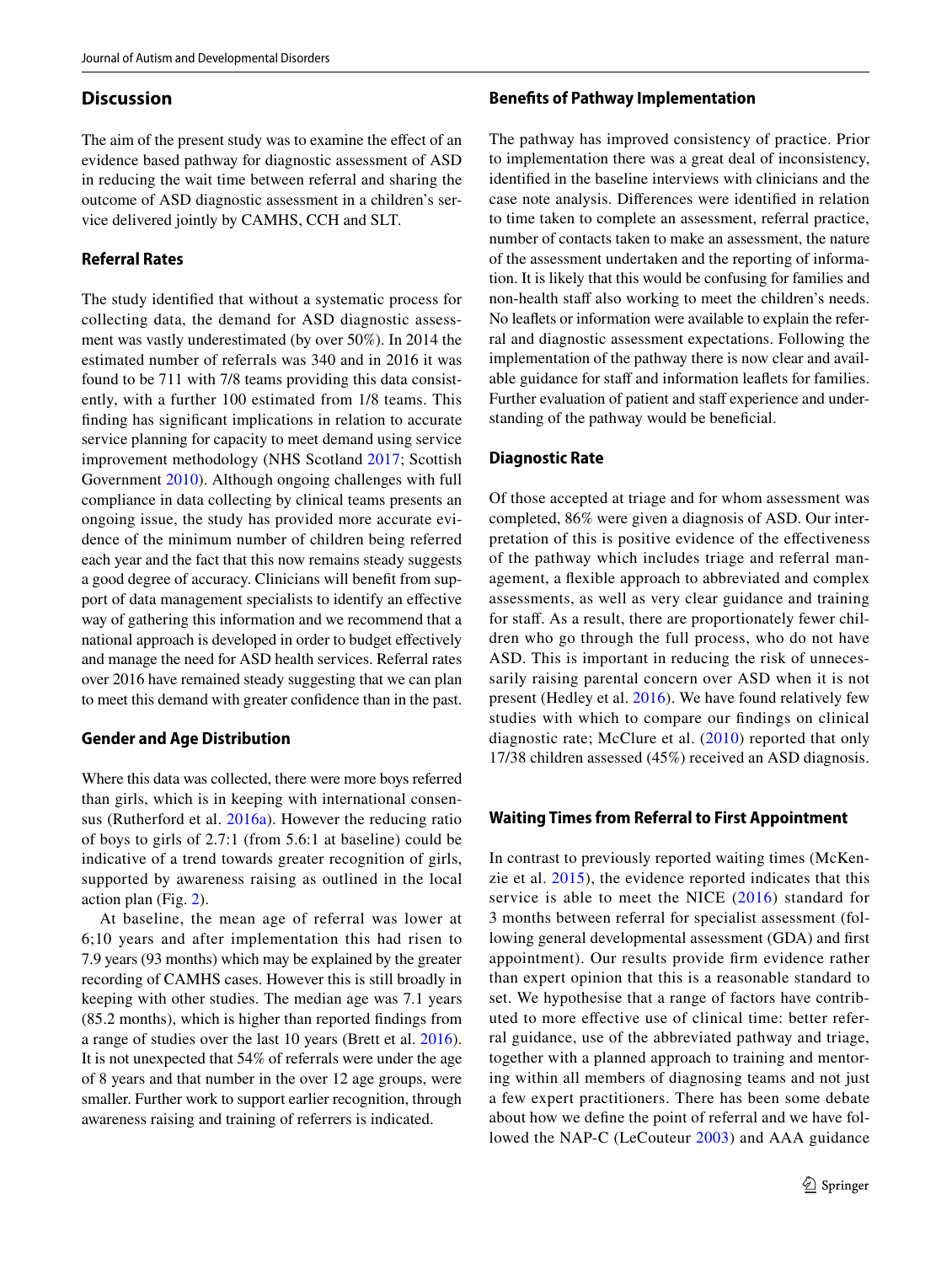(McKenzie et al. [2015](#page-15-12)) which take this date as the date referred for specialist assessment. It does not include the period of time pre-referral or during general developmental assessment (GDA) often conducted by community staff, which is necessary to establish whether an ASD assessment is indicated. Because this pathway was specifically focussed on aspects of the service specific to ASD, we did not calculate within service waiting times for GDA. During this year within service waits varied: for SLT (within 12 weeks) CCH (within 12 weeks). For CAMHS Choice appointments occur within 6 weeks and the wait between Choice appointment and allocation of a caseholder to start GDA was over 30 weeks. The high rates of positive ASD diagnoses (at 86% of referrals) suggest that the processes in place, support good use of clinical time and children not being unnecessarily sent to specialist teams when their difficulties are not explained by ASD.

### **Waiting Times from Referral to Diagnosis Shared**

There has been a steady downward trend in waiting times. During the consultation period, staff were alerted to the need to change practice and participated in discussions about how this could be done. It is possible that the increased focus on ASD service issues contributed to the reduction in the average duration of assessment from referral to diagnosis shared from 270 days in 2014 to 250 days in February 2015. After 12 months of pathway implementation the wait was 146.3 days (20.9 weeks) in January 2016 and the 10 month average for January to October 2016 was 122.5 days (17.5 weeks). In the current NHS climate in the UK, this statistically significant reduction in wait times  $(t(20) = 5.5$ ,  $p = 0.05$ ) between 2015 and 2016 is a highly noteworthy finding. Through using evidence based clinical guidelines and literature evidence to write a pathway and adapt multidisciplinary working practices, a large clinical service can establish a system for recording and monitoring the pathway and also maintain a more efficient service as evidenced by a reduction in duration of assessment over a two year period.

#### **Feasibility of the Pathway Implementation**

*Monthly triage meetings* have been attended by a representative from CAMHS, CCH and SLT. While this is a demand on clinical time, the data reported and practitioner feedback suggest it is an important part of the solution for reasons outlined below. The meetings have: supported compliance with the pathway and increased the amount of joint working by allowing ongoing discussion and clarification between staff in different professional groups; provided quality assurance for the abbreviated pathway by reviewing information from community teams to ensure that a robust assessment is completed; provided a forum for discussion and action in complex cases; ensured that referrals were only accepted when there was adequate information available and therefore appointments were offered only when clinicians were in a position to use their time well (e.g. avoiding clinic appointments with no contextual assessment information); acted as a point of contact for referrers where they could discuss complexity and uncertainty and support effective decision making; where referrals bounced between agencies, the triage team could make a clear decision about who would complete the assessment and the team provided responsive management of staff absence or gaps in a particular part of the locality—e.g. staff or clinics were moved to avoid unfair waits and the triage team monitored referrals to prioritise where needed or to ensure cases remain under discussion until the pathway is complete. The NAP-C plan assumes that there is a wait between local and specialist teams (maximum 3 months) rather than the approach taken here, where there is triage after the general developmental assessment, to allocate to either a local (also referred to as abbreviated) or specialist (complex) process at the outset thus preventing the double within service wait.

*The abbreviated pathway* was applied on average in 11.3% of cases and in one locality was as high as 19%. In such cases, the first professionals who have completed the general developmental assessment prior to "referral" to triage for specialist assessment also complete the ASD assessment without involvement of another tier of practitioners. This has been supported by training and mentoring, so that the community paediatrician or CAMHS case worker (at the enhanced or expert level) completes the same early developmental history and contextual assessment questionnaires. A direct observation of the child is also an essential component. The SLT completes an ASD specific communication assessment and a member of the team gathers information from education colleagues, which may include a school observation. In the "abbreviated" pathway, full adherence to clinical guidelines is maintained and diagnosis is made through consideration of reports and observations in relation to DSM 5 criteria (American Psychiatric Association [2013](#page-15-17)). Families receive the same post-diagnostic information and an assessment report, detailing the process and outcome and any follow up referrals or assessments (e.g. genetics) are undertaken in the same manner. It is an aspiration to continue to increase the number of abbreviated assessments undertaken. The benefits to families of seeing fewer people and receiving more local care are only anecdotal at present and it would be helpful to review both the experiences of staff and families and the robustness of diagnoses made in this manner.

Future research to ensure that diagnoses made using the abbreviated pathway are robust, would be helpful. In the US context, concerns have been raised about children who have received "educational certification" of ASD diagnosis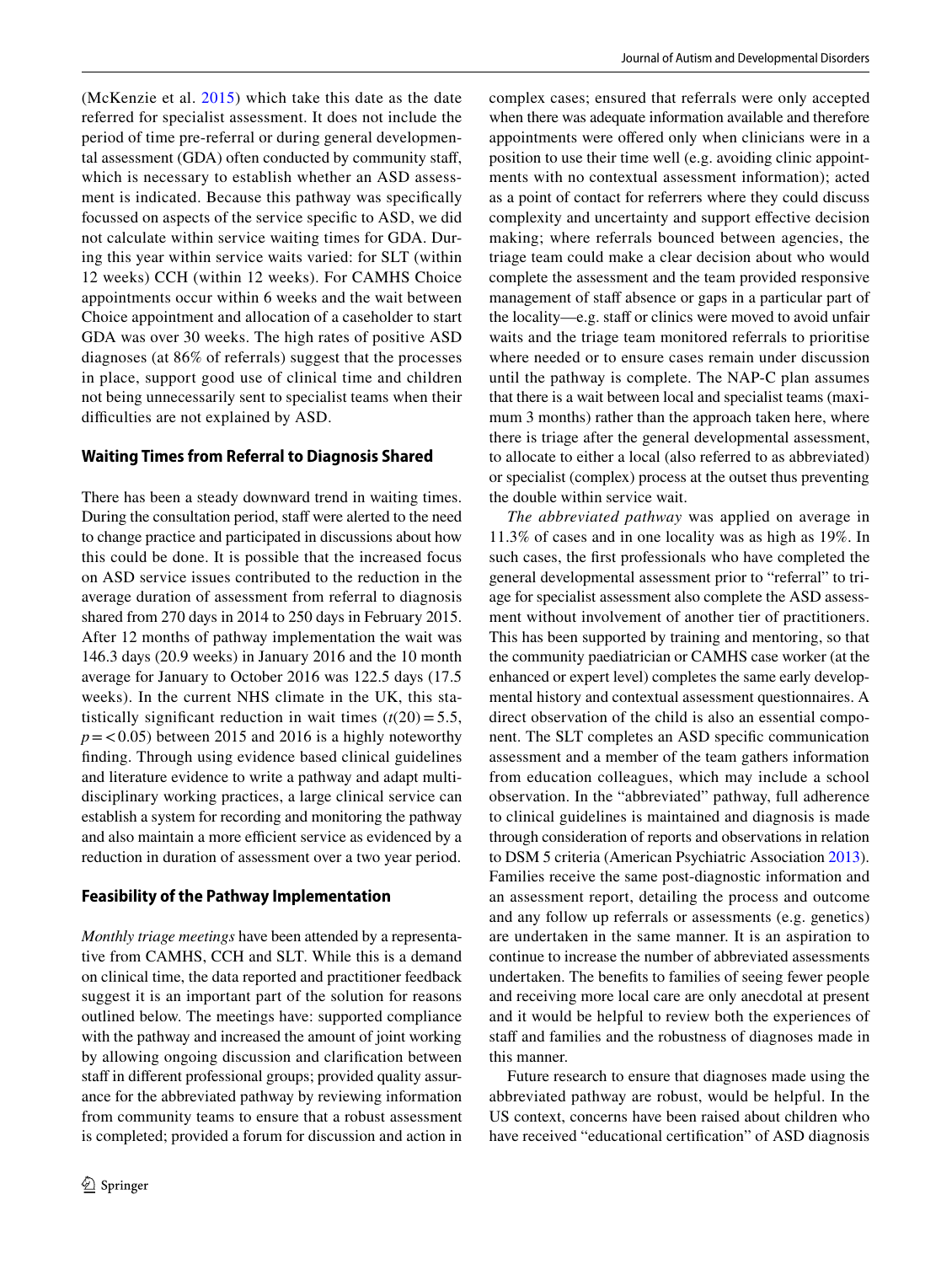through school, which is used as an "abbreviated type" approach. In this study we were mindful of the need to evidence that health staff making the "abbreviated" diagnosis in a multi-disciplinary team have applied a robust process and reached a valid conclusion. Until we have more concrete research evidence, diagnostic robustness can be assumed if the team has: followed the local pathway guidance; followed national clinical guidelines and have the appropriate knowledge training as evidenced using the NHS ASD training framework.

#### **Limitations**

One limitation of the current study was that data collection was undertaken by clinicians, leading to some inconsistency in recording before data cleaning. For example, different codes were used by staff to record the same thing or date format varied. This did not affect data accuracy.

A further limitation is the missing and incomplete data collected following implementation. The reasons for this have been explained within the results section and are further reported below. The baseline data was complete and for the data following implementation, there was no missing data for age at referral or triage outcomes.

The first type of incomplete data following implementation was for gender of referrals. These data were not collected in all localities. Gender was only recorded in one locality of the four, representing 43% of the dataset, with data from 143 cases. This sample size was considered worthy of report, although it is a subset of the entire sample. In future we would seek to collect this data for all cases.

The second type of incomplete data was for waiting times or diagnostic rate and is explained by the timing of the study. The study took place over a specified timeframe and 711 referrals were recorded as they came in. For all cases there was data for age of referral, number of referrals and triage outcome. Of these cases, 259 were completed and 453 referred cases were still undergoing assessment at the close of the timeframe. The later referred (453) cases had not progressed through the pathway to completion of assessment and were therefore not included in calculation of waiting times or diagnostic rate. Despite this limitation, we have explicitly reported the nature of the data for transparency. The sample size is large and therefore still considered important in this under-researched area.

The lack of inclusion of CAMHS cases in one locality, leading to a potential underestimate of the number of referrals, limits our ability to provide complete accuracy in referral number. Although there is strong evidence of the reliability of diagnoses made by experienced clinicians using evidence based guidelines (Charman and Baird [2002\)](#page-15-30), this study does not provide secondary corroboration of diagnostic accuracy. The study does not report on individual ethnicity or socioeconomic status, which might be important variables to include in future studies.

#### **Conclusions and Implications for Practice**

This study suggests that the service improvement approach followed, including the development of this single local pathway has been successful and has led to a significant reduction in waiting times. We strongly commend the benefits of good data collection and management to inform effective service planning. The intervention has been manageable and has been shown to have good feasibility within a large UK clinical service, receiving over 700 referrals per year and which shares universal challenges of recruitment and retention; succession planning and increasing demand for ASD diagnostic services without any increase in resource to meet the need. There is potential for short term resource to support the service improvement programme, resulting in sustainable changes in practice because this was not a small test of change but a highly evidence based model across a whole service. The gender ratio  $(2.7:1)$  suggests that more girls are being identified and the aspiration to support the recognition of girls may be having an effect. It would be helpful to continue to monitor this. Across all teams there is an aspiration that 25% of cases follow the abbreviated pathway, together with continued awareness raising to reduce the age of referral to support earlier diagnosis.

**Acknowledgments** We would like to give acknowledgement to the Autism ACHIEVE Alliance for background research; the Scottish Government Autism Innovation Fund for funding received for the scoping stage and the training and mentoring project; Catherine Gorry, Eddie Doyle, Mike Massarro-Mallinson and Linda Irvine who have supported the research–practice partnership initiative at a management level across the health board. We would also like to acknowledge the dedicated practitioners across all professional groups who have engaged in the process of change at a time when public services are often challenged in a range of ways in the delivery of the range of services they provide for all children and families. In particular we give thanks to Louise Robertson and the admin teams, without whom this work would not have been possible.

**Author Contributions** All authors contributed significantly to the work reported and to the writing of the manuscript. MR and Professor AO led the design, planning, delivery and writing up of the study. MB, DG, LB, LR and SC undertook the data collection and contributed to the development and implementation of the pathway. CS contributed through undertaking and reporting data analysis.

#### **Compliance with Ethical Standards**

**Conflict of interest** The authors declare that they have no conflict of interest to report.

**Open Access** This article is distributed under the terms of the Creative Commons Attribution 4.0 International License [\(http://](http://creativecommons.org/licenses/by/4.0/)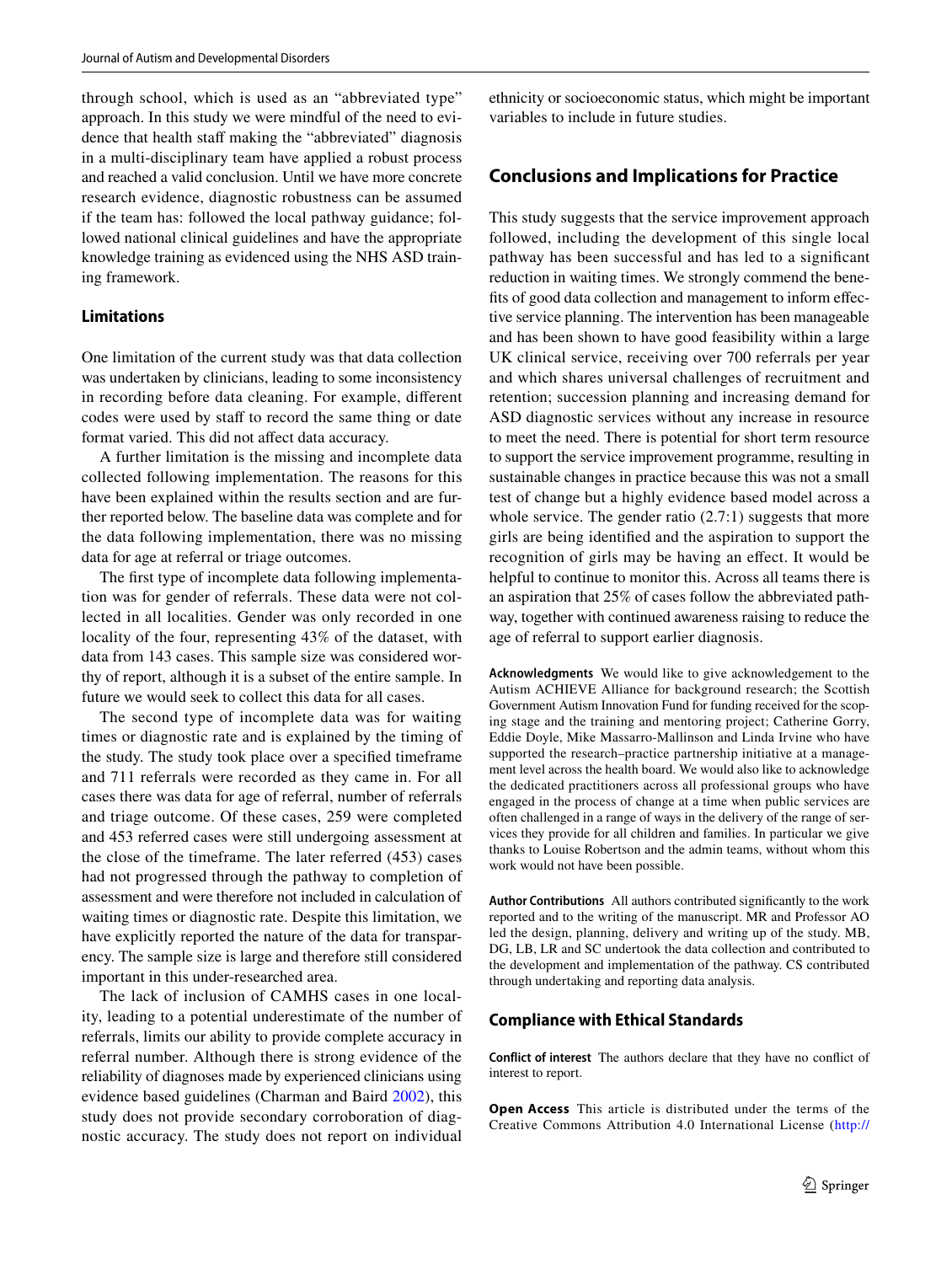[creativecommons.org/licenses/by/4.0/\)](http://creativecommons.org/licenses/by/4.0/), which permits unrestricted use, distribution, and reproduction in any medium, provided you give appropriate credit to the original author(s) and the source, provide a link to the Creative Commons license, and indicate if changes were made.

## **References**

- <span id="page-15-17"></span>American Psychiatric Association. (2013). *Diagnostic and statistical manual of mental disorders* (5th ed.). Washington, DC: American Psychiatric Publishing.
- <span id="page-15-6"></span>Autistica. (2015). *Autistica Research Strategy* 2015–20. Retrieved from [https://www.autistica.org.uk/wp-content/uploads/2014/11/Autis](https://www.autistica.org.uk/wp-content/uploads/2014/11/Autistica-Research-Strategy-2015-2020.pdf)[tica-Research-Strategy-2015-2020.pdf.](https://www.autistica.org.uk/wp-content/uploads/2014/11/Autistica-Research-Strategy-2015-2020.pdf) Accessed 8 June 2017.
- <span id="page-15-24"></span>Baron-Cohen, S., Hoekstra, R. A., Knickmeyer, R., & Wheelwright, S. (2006). The autism-spectrum quotient (AQ)—Adolescent version. *Journal of Autism and Developmental Disorders, 36*(3), 343–350.
- <span id="page-15-4"></span>Brett, D., Warnell, F., McConachie, H., & Parr, J. R. (2016). Factors affecting age at ASD diagnosis in UK: no evidence that diagnosis age has decreased between 2004 and 2014. *Journal of Autism and Developmental Disorders, 46*(6), 1974–1984.
- <span id="page-15-13"></span>Centers for Disease Control and Prevention. (2012). Prevalence of autism spectrum disorders—Autism and developmental disabilities monitoring network, 14 sites, United States, 2008. *Morbidity and Mortality Weekly Report, 61*(3), 1–19.
- <span id="page-15-30"></span>Charman, T., & Baird, G. (2002). Practitioner review: Diagnosis of autism spectrum disorder in 2-and 3-year-old children. *Journal of Child Psychology and Psychiatry, 43*(3), 289–305.
- <span id="page-15-26"></span>Constantino, J. N., & Gruber, C. P. (2012). *Social responsiveness scale* (*SRS*). Torrance, CA: Western Psychological Services.
- <span id="page-15-0"></span>Crane, L., Chester, J. W., Goddard, L., Henry, L. A., & Hill, E. (2015). Experiences of autism diagnosis: A survey of over 1000 parents in the United Kingdom. *Autism, 20*(2), 153162.
- <span id="page-15-18"></span>Curran, A., Flynn, C., Antonijevic-Elliott, S., & Lyons, R. (2015). Non-attendance and utilization of a speech and language therapy service: A retrospective pilot study of school-aged referrals. *International Journal of Language & Communication Disorders, 50*(5), 665–675.
- <span id="page-15-21"></span>Duffy, F. F., West, J. C., Wilk, J., Narrow, W. E., Hales, D., Thompson, J., & Manderscheid, R. W. (2002). Mental health practitioners and trainees. *Mental Health, United States, 3938*, 327–368.
- <span id="page-15-25"></span>Garnett, M. S., & Attwood, A. J. (1998). The Australian scale for Asperger's syndrome. In: *Asperger's syndrome. A guide for parents and professionals* (pp. 17–19).
- <span id="page-15-22"></span>Harrison, M. J., O'Hare, A. E., Campbell, H., Adamson, A., & McNeillage, J. (2006). Prevalence of autistic spectrum disorders in Lothian, Scotland: An estimate using the "capture–recapture" technique. *Archives of Disease in Childhood, 91*(1), 16–19.
- <span id="page-15-20"></span>Hathorn, C., Alateeqi, N., Graham, C., & O'Hare, A. (2014). Impact of adherence to best practice guidelines on the diagnostic and assessment services for autism spectrum disorder. *Journal of Autism and Developmental Disorders, 44*(8), 1859–1866.
- <span id="page-15-29"></span>Hedley, D., Brewer, N., Nevill, R., Uljarević, M., Butter, E., & Mulick, J. A. (2016). The relationship between clinicians' confidence and accuracy, and the influence of child characteristics, in the screening of autism spectrum disorder. *Journal of Autism and Developmental Disorders, 46*(7), 2340–2348.
- <span id="page-15-7"></span>Holzer, L., Mihailescu, R., Rodrigues-Degaeff, C., Junier, L., Muller-Nix, C., Halfon, O., & Ansermet, F. (2006). Community introduction of practice parameters for autistic spectrum disorders: Advancing early recognition. *Journal of Autism and Developmental Disorders, 36*(2), 249–262.
- <span id="page-15-8"></span>Le Couteur, A. (2003). National autism plan for children (NAP-C): Plan for the identification, assessment, diagnosis and access

to early interventions for pre-school and primary school aged children with autism spectrum disorders (ASD). London: The National Autistic Society.

- <span id="page-15-23"></span>Lord, C., Risi, S., Lambrecht, L., Cook, E. H., Leventhal, B. L., DiLavore, P. C., … Rutter, M. (2000). The autism diagnostic observation schedule—generic: A standard measure of social and communication deficits associated with the spectrum of autism. *Journal of Autism and Developmental Disorders, 30*(3), 205–223.
- <span id="page-15-1"></span>Matson, J. L., Beighley, J., & Turygin, N. (2012). Autism diagnosis and screening: Factors to consider in differential diagnosis. *Research in Autism Spectrum Disorders, 6*(1), 19–24.
- <span id="page-15-10"></span>McClure, I., Mackay, T., Mamdani, H., & Mccaughey, R. (2010). A comparison of a specialist autism spectrum disorder assessment team with local assessment teams. *Autism, 14*(6), 589–603.
- <span id="page-15-12"></span>McKenzie, K., Forsyth, K., O'Hare, A., McClure, I., Rutherford, M., Murray, A., & Irvine, L. (2015). Factors influencing waiting times for diagnosis of autism spectrum disorder in children and adults. *Research in Developmental Disabilities, 45*, 300–306.
- <span id="page-15-2"></span>McKenzie, K., Forsyth, K., O'Hare, A., McClure, I., Rutherford, M., Murray, A., & Irvine, L. (2016). The relationship between waiting times and 'adherence'to the Scottish Intercollegiate Guidelines Network 98 guideline in autism spectrum disorder diagnostic services in Scotland. *Autism, 20*(4), 395–401.
- <span id="page-15-16"></span>Melton, J., Forsyth, K., & Freeth, D. (2012). The Individual Practice Development Theory: an individually focused practice development theory that helps target practice development resources. *Journal of Evaluation in Clinical Practice, 18*(3), 542–546.
- <span id="page-15-28"></span>National Health Service (NHS) Scotland. (2017). DCAQ resources. Retrieved from [http://www.qihub.scot.nhs.uk/quality-and-effi](http://www.qihub.scot.nhs.uk/quality-and-efficiency/mental-health/effective-and-efficient-%20community-mental-health-services/dcaq-resources.aspx)[ciency/mental-health/effective-and-efficient- community-mental](http://www.qihub.scot.nhs.uk/quality-and-efficiency/mental-health/effective-and-efficient-%20community-mental-health-services/dcaq-resources.aspx)[health-services/dcaq-resources.aspx.](http://www.qihub.scot.nhs.uk/quality-and-efficiency/mental-health/effective-and-efficient-%20community-mental-health-services/dcaq-resources.aspx) Accessed 8 June 2017.
- <span id="page-15-3"></span>National Institute for Health and Clinical Excellence (NICE). (2011). *Autism: Recognition, referral and diagnosis of children and young people on the autism spectrum [CG128]*. London: National Institute for Health and Clinical Excellence.
- <span id="page-15-11"></span>National Institute for Health and Care Excellence (NICE). (2016). Autism spectrum disorder in under 19s: recognition, referral and diagnosis (2011) NICE guideline CG128 update. Available at:[https://www.nice.org.uk/guidance/cg128/chapter/1-](https://www.nice.org.uk/guidance/cg128/chapter/1-Guidance#local-pathway-for-recognition-referral-and-diagnostic-assessment-of-possible-autism) [Guidance#local-pathway-for-recognition-referral-and-diagnostic](https://www.nice.org.uk/guidance/cg128/chapter/1-Guidance#local-pathway-for-recognition-referral-and-diagnostic-assessment-of-possible-autism)[assessment-of-possible-autism](https://www.nice.org.uk/guidance/cg128/chapter/1-Guidance#local-pathway-for-recognition-referral-and-diagnostic-assessment-of-possible-autism). Accessed 24 Nov 2017.
- <span id="page-15-19"></span>Naughton, J., Basu, S., O'Dowd, F., Carroll, M., & Maybery, D. (2015). Improving quality of a rural CAMHS service using the Choice and Partnership Approach. *Australasian Psychiatry, 23*(5), 561–565.
- <span id="page-15-27"></span>NHS Education for Scotland Autism (NES). (2014). NES Training Framework: Optimising Outcomes. A framework for all staff working with people with Autism Spectrum Disorders, their families and carers. Retrieved from [http://elearning.scot.nhs.uk:8080/](http://elearning.scot.nhs.uk:8080/intralibrary/open_virtual_file_path/i1923n4027869t/NESD0350ASDTrainingFramework-WEB.pdf) [intralibrary/open\\_virtual\\_file\\_path/i1923n4027869t/NESD-](http://elearning.scot.nhs.uk:8080/intralibrary/open_virtual_file_path/i1923n4027869t/NESD0350ASDTrainingFramework-WEB.pdf)[0350ASDTrainingFramework-WEB.pdf.](http://elearning.scot.nhs.uk:8080/intralibrary/open_virtual_file_path/i1923n4027869t/NESD0350ASDTrainingFramework-WEB.pdf) Accessed 8 June 2017.
- <span id="page-15-5"></span>Oswald, D. P., Haworth, S. M., Mackenzie, B. K., & Willis, J. H. (2015). Parental report of the diagnostic process and outcome: ASD compared with other developmental disabilities. *Focus on Autism and Other Developmental Disabilities*. [https://doi.](https://doi.org/10.1177/1088357615587500) [org/10.1177/1088357615587500.](https://doi.org/10.1177/1088357615587500)
- <span id="page-15-9"></span>Palmer, E., Ketteridge, C., Parr, J. R., Baird, G., & Le Couteur, A. (2010). Autism spectrum disorder diagnostic assessments: Improvements since publication of the National Autism Plan for Children. *Archives of Disease in Childhood, 96*, 473–475.
- <span id="page-15-14"></span>Pawson, R., Greenhalgh, J., Brennan, C., & Glidewell, E. (2014). Do reviews of healthcare interventions teach us how to improve healthcare systems? *Social Science & Medicine, 114*, 129–137.
- <span id="page-15-15"></span>Requejo, J. H., Bryce, J., Barros, A. J., Berman, P., Bhutta, Z., Chopra, M., … & Mason, E. (2015). Countdown to 2015 and beyond: Fulfilling the health agenda for women and children. *The Lancet, 385*(9966), 466–476.